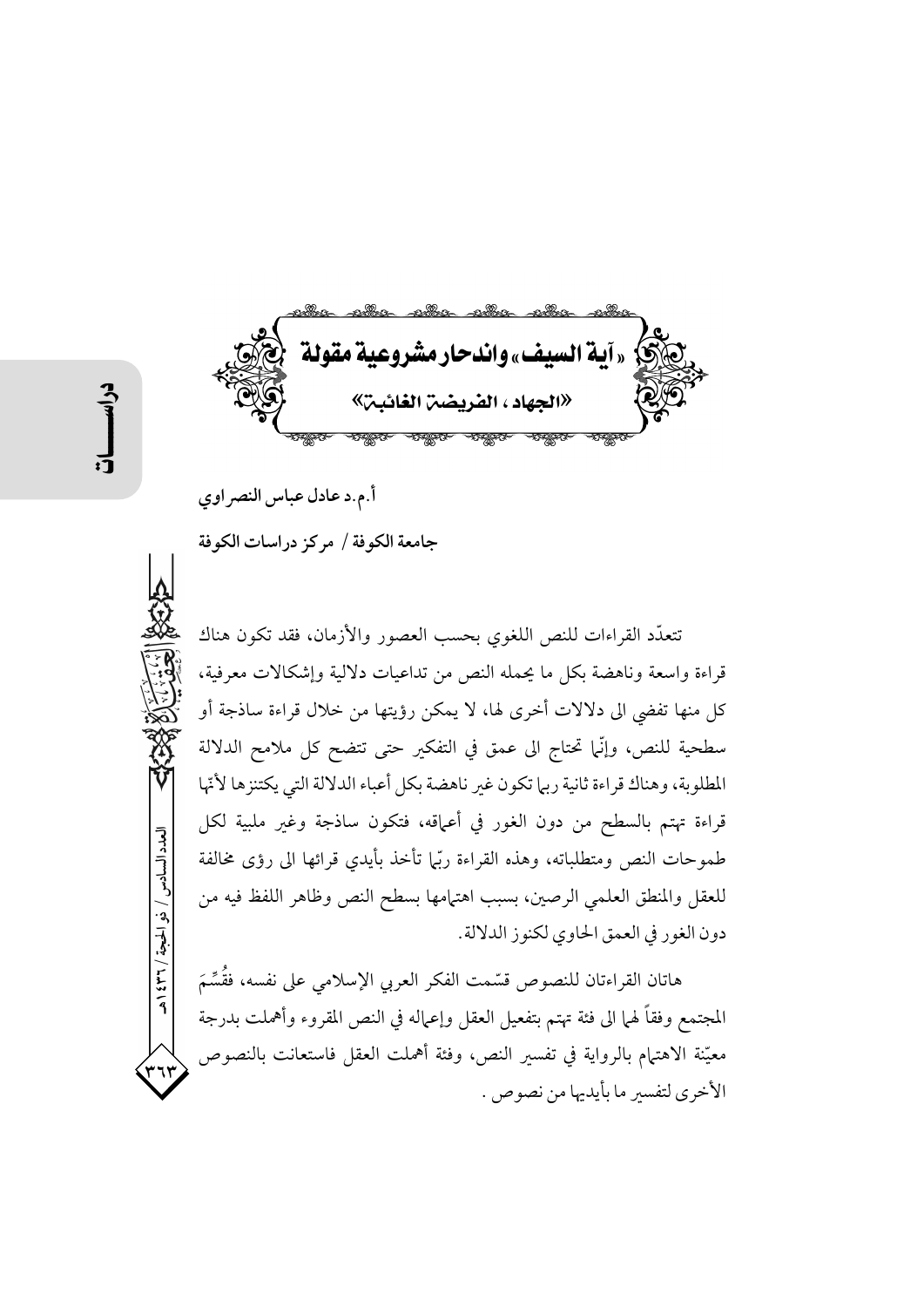وبمرور الزمن اتسعت موارد هاتين القراءتين، وكثر مُريدوها، واتجه كل حزب من هؤلاء الى وضع القواعد والأسس لما يحمله من أفكار وقيم آمنوا بها، فكلما تَقدّم فيهم الزمن ازدادت الهوة بينهما واتسعت، فتحزَّب أتباعهم، فاستغل السياسيون هذه الظاهرة الفكرية التي حُصِرت بين الانفتاح العقلي والجمود والتسطُّح في الفكر لصالح ما يرونه، فعملت السلطات على تحريك أدوات كل قراءة لضرب القراءة الأخرى قصد السيطرة ومدّ النفوذ وتحقيق مآرب سياسية وإضعاف الخصوم .

وقد ظهرت قراءة توفيقية بين هاتين القراءتين وذلك لرأب الصدع الحاصل في مجمل الفكر العربي الإسلامي، غبر أنَّ هذه القراءة التوفيقية لم تكن باستطاعتها أن تحقق روح الوحدة والانسجام بينها، فبقيت في ضحضاح لا تقوى على شيء لأنها لم تستطع أن تزحزح أيِّ من القراءتين عن قواعدها وأسسها التي بُنيت عليها كل قراءة.

إن هذا الاختلاف في قراءة النصوص يترتَّب عليه إشكالات واسعة، ذلك أنَّ أياً من الفئتين قد وضعت لها منهجاً للحياة ورتّبت عليه قواعدها في صياغة الأحكام وتنفيذها في المجتمع الذي خضع لها .

فمن الإشكالات التي وقع فيها مجمل الفكر العربي الإسلامي ما جاء في قسم من سورة التوبة لما ورد فيها من آيات تدعو لقتال المشركين ومجاهدتهم، ولعلَّها من أكثر الآيات إشكالية في فهم فلسفة الجهاد في المنظور السلامي، وقد عُدَّت من الآيات المؤسَّسَة للعنف لدى ما يُعرف في عصر نا الحديث بالتيار السلفى الجهادي الذي بات يقود حرباً ضد الأنظمة الحاكمة في العالمين العربي والإسلامي وكذلك الغربي فضلاً عن محاربته لبعض الفرق الإسلامية للسبب ذاته.

ولعلَّ في سوء التفسير وخطأ التأويل الذي وقع فيه هؤلاء قادهم الى فهم خاطئٍ لهذه الآيات، فأعملوا السيف في رقاب الناس قصد الدخول في الإسلام، ممَّا أظهروا وجهاً سلبياً للإسلام المتسامح المبنى على الفضيلة وحبّ الحياة واحترام الناس ر<br>ولي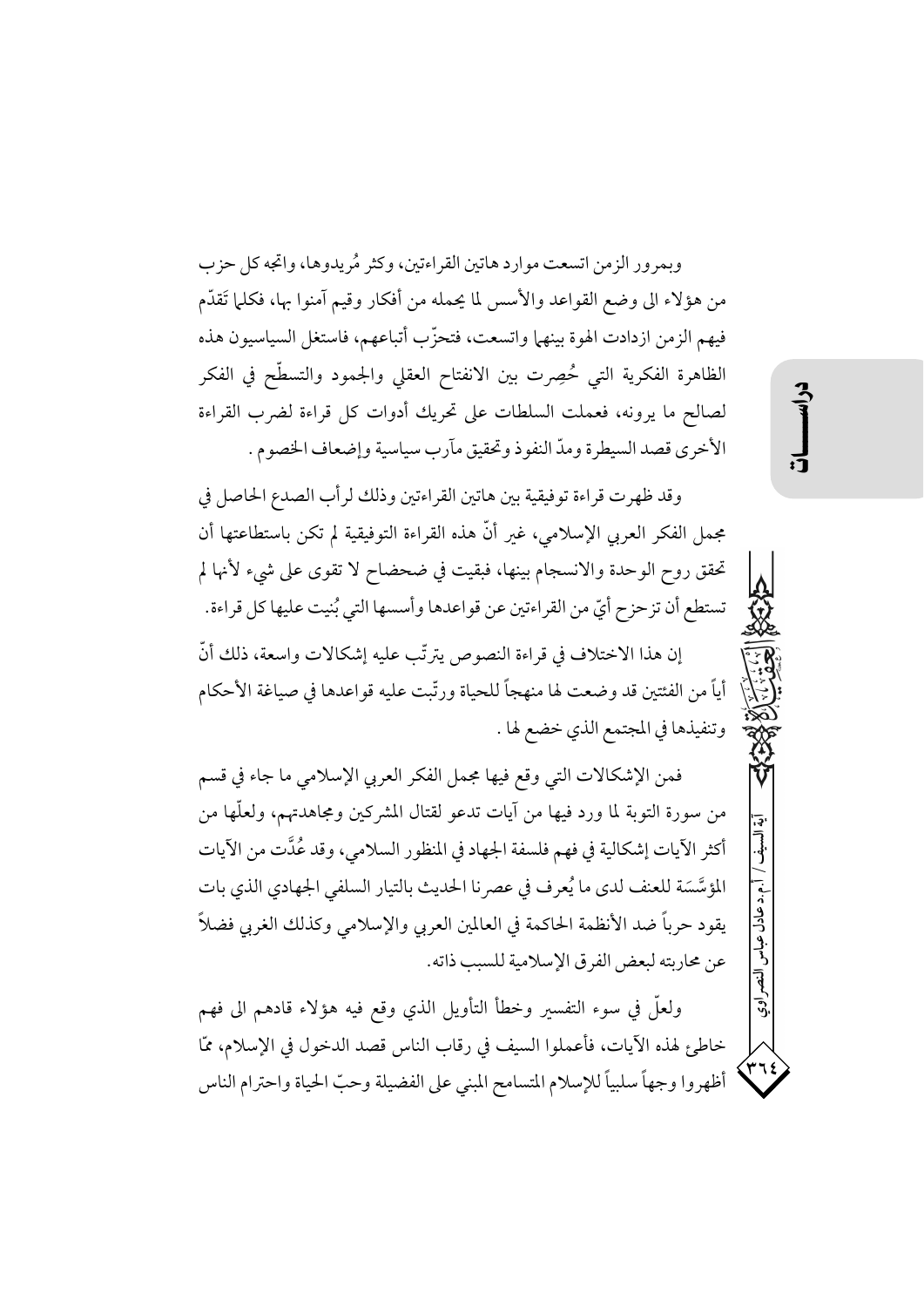بمختلف أديانهم واتجاهاتهم الفكرية ما لم يعتدوا على غيرهم أو يُظاهروا عليهم، فدماؤهم محفوظة بحفظ العهود والمواثيق وما خلا ذلك خاضع لسلطة القانون وما تعاهدوا عليه، لكن القراءة الخاطئة لبعض نصوص القرآن وخاصة في سورة التوبة قد أبعدت كثيراً من المفكرين عن جادة الصواب، فبرز السيف حاكماً على رقاب المسلمين بحجة أن هذه الآيات التي سميت بآيات السيف قد نسخت كل آيات الموادعة والمصالحة بين الناس ولمختلف أديانهم.

هذا ممَّ نفَّر الناس عن دين الإسلام، ولا شك أنَّ قصة ذلك الأعرابي الذي كان يقرأ سورة الفتح بصوت مجهور (إذا جاء نصر الله والفتح ورأيت الناس يخرجون من دين الله) فردعه الحجاج بن يوسف الثقفي مصححاً له ﴿ يَدْخُلُونَ فِي دِينِ اللهِ ۞ ( ' ) فردّ الأعرابي بسذاجة، منذ وليت عليهم يا حجاج وهم يخرجون؟

فإنموذج الحجاج ومن على شاكلته الى يومنا الحاضر قدموا الإسلام دموياً الى العالم، فرسموا صورة السيف يحصد رقاب الناس مستعيناً بذلك بمن يؤوّل لهم تلك الأيات بأنها تدعو الى قتال كل مشرك وكافر بالله لمجرد عدم إيهانه بالله وكفره زاعمين بذلك أنَّ آيتي السيف تدعوان الى ذلك، وهي قوله سبحانه: ﴿فَإِذَا انْسَلَخَ الْأَشْهُرُ الْحُرُمُ فَاقْتُلُوا الْـمُشْرِكِينَ حَيْثُ وَجَدْتُمُوهُمْ وَخُذُوهُمْ وَاحْصُرُوهُمْ وَاقْعُدُوا هُمْ كُلَّ مَرْصَدٍ فَإِنْ تَابُوا وَأَقَامُوا الصَّلَاةَ وَآتَوُا الزَّكَاةَ فَخَلُّوا سَبِيلَهُمْ إِنَّ الله غَفُورٌ رَحِيمٌ ﴾ <sup>(٢)</sup>، وقوله سبحانه ﴿قَاتِلُوا الَّذِينَ لَا يُؤْمِنُونَ بِالله وَلَا بِالْيَوْمِ الْآخِرِ وَلَا يُحَرِّمُونَ مَا حَرَّمَ الله وَرَسُولُهُ وَلَا يَدِينُونَ دِينَ الْحَقِّ مِنَ الَّذِينَ أُوتُوا الْكِتَابَ حَتَّى يُعْطُوا الْـجِزْيَةَ عَنْ يَدٍ وَهُمْ صَاغِرُونَ﴾  $\widetilde{\phantom{a}}^{\text{(*)}}$ .

ومُعدّين أيضاً أنّ هاتين الآيتين قد نسختا كل آيات الموادعة والمصالحة التي تضمّنها القرآن الكريم حتى بلغ ما ذكروا منها (١١٤) آية منسوخة بها<sup>(٤)</sup>، وأوصلها ابن العربي الى (١٢٤) آية <sup>(٥)</sup>، غير ناظرين الى البعد التأريخي لهما، بل إنّ مؤوّلي القتل

العدد السادس / ذو الحجة / ٣٦٦ / هـ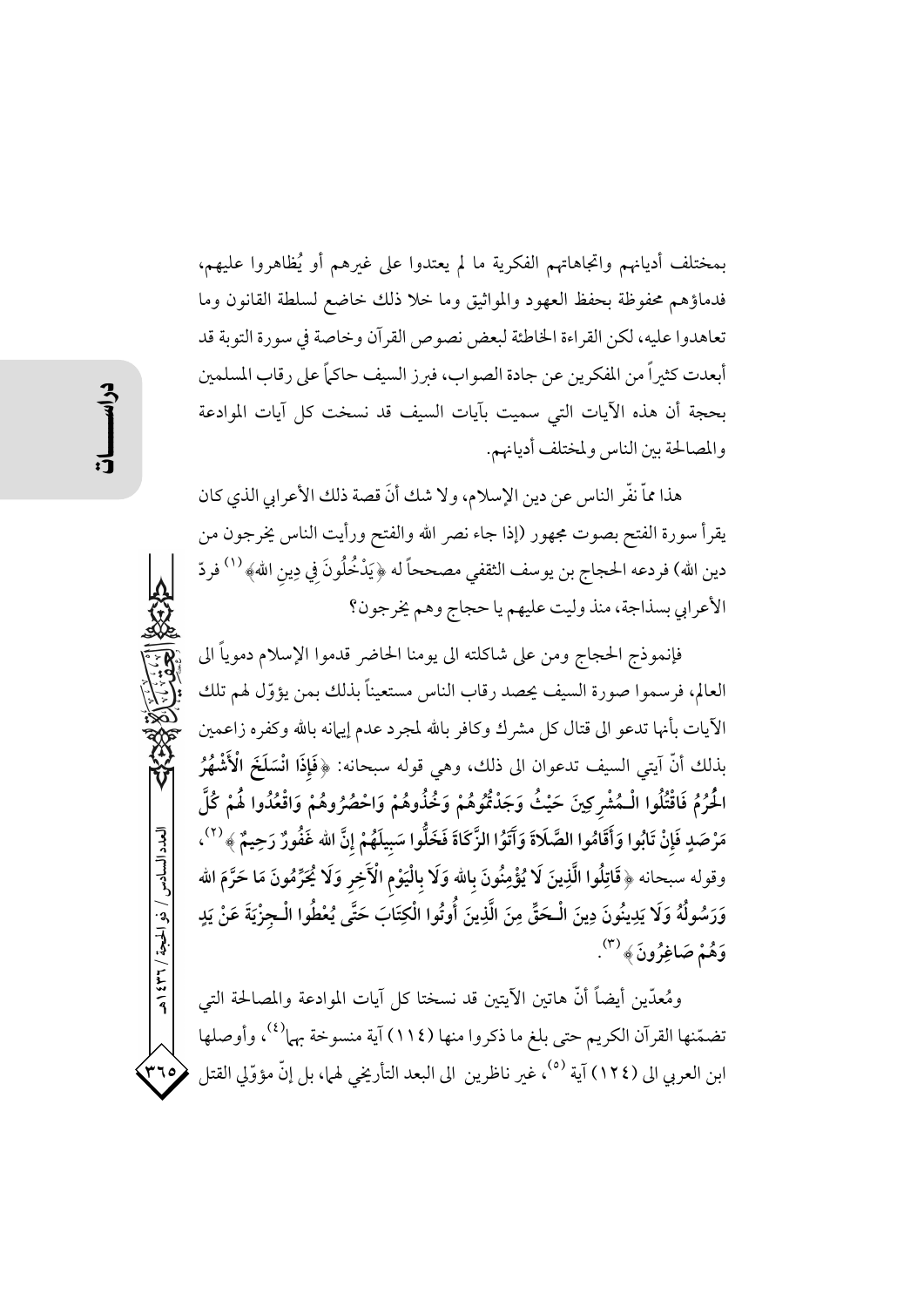فيهما قد خلعوها من سياقهما الذي وردتا فيه، فظهرت الآيتان تدعوان لقتل من لم يشهد الشهادتين لا لسبب آخر .

ولعَّل مسألة النسخ في القرآن الكريم هي التي بعثتهم الى هذه التأويلات المنحرفة لتلك النصوص، إذ إنَّ فيه مخلَّصاً لهم من ادَّعاء التناقض والتنافي في القرآن الكريم (ومنشأ هذا قلَّة التدبّر أو التسامح في إطلاق لفظ النسخ بمعناه اللغوي)<sup>(٦)</sup>، فوجدوا في نسخ الأيات لبعضها حلاً لهذا الإشكال.

إنَّ الإسراف في قضية النسخ في القرآن الكريم فيه تعطيل لكثير من أحكام الله تعالى وإبطال لأياته، ومنها قسم من الأيات المحكمة التي يُبْني عليها قواعد الحكم و أسسه فالأخذ بنسخها يعنى هدم لصرح تلك الأحكام وقواعدها، ويقع ذلك بسبب من التأويلات الفاسدة والرؤى المعتمة وقراءة النص القرآني بعيداً عن مسبباته ومكوناته، قراءة سطحية لا تغور الى أعماقه، وهذا ما حدث في منسوخات آية السيف في سورة التوبة إذ عدّ منظرو التيار السلفي عدم النسخ لأيات الموادعة تعطيل لفريضة الجهاد في الإسلام مسترشدين في ذلك بآراء ابن تيمية<sup>(٧)</sup>، فكفّروا كثيراً من طوائف المسلمين وحاربوهم وهاجموا الأنظمة العربية والإسلامية متهميهم بالكفر والخروج عن ملَّة الإسلام بسبب من سياساتهم مع الغرب المسيحي، على أن الإسلام يدعو لمجاهدتهم ومحاربتهم وإعمال السيف في رقابهم، كما صوَّرها منظروهم، ولذلك عدُّوا فريضة الجهاد غير معمول بها في زماننا ،مع أنَّ العمل فيها في صدر الإسلام كان له الفضل في توسيع ربقة الدولة الإسلامية حتى قيل في آية السيف إتّها تصنع التأريخ وتنشر الإسلام.

وقد وردت هذه الآية المباركة بتأويل فاسد لها في إحدى أخطر الوثائق المؤسسة لفكر التيار السلفي، الذي يدّعي الجهاد، في النصف الثاني من القرن الماضي ونُشر في كتاب (الجهاد، الفريضة الغائبة) للمهندس محمد عبد السلام فرج أمير جماعة الجهاد  $\left( \begin{smallmatrix} 2 & 3 \ 7 & 7 \end{smallmatrix} \right)$ 

.د عادل عباس

النج

ِ<br>ولي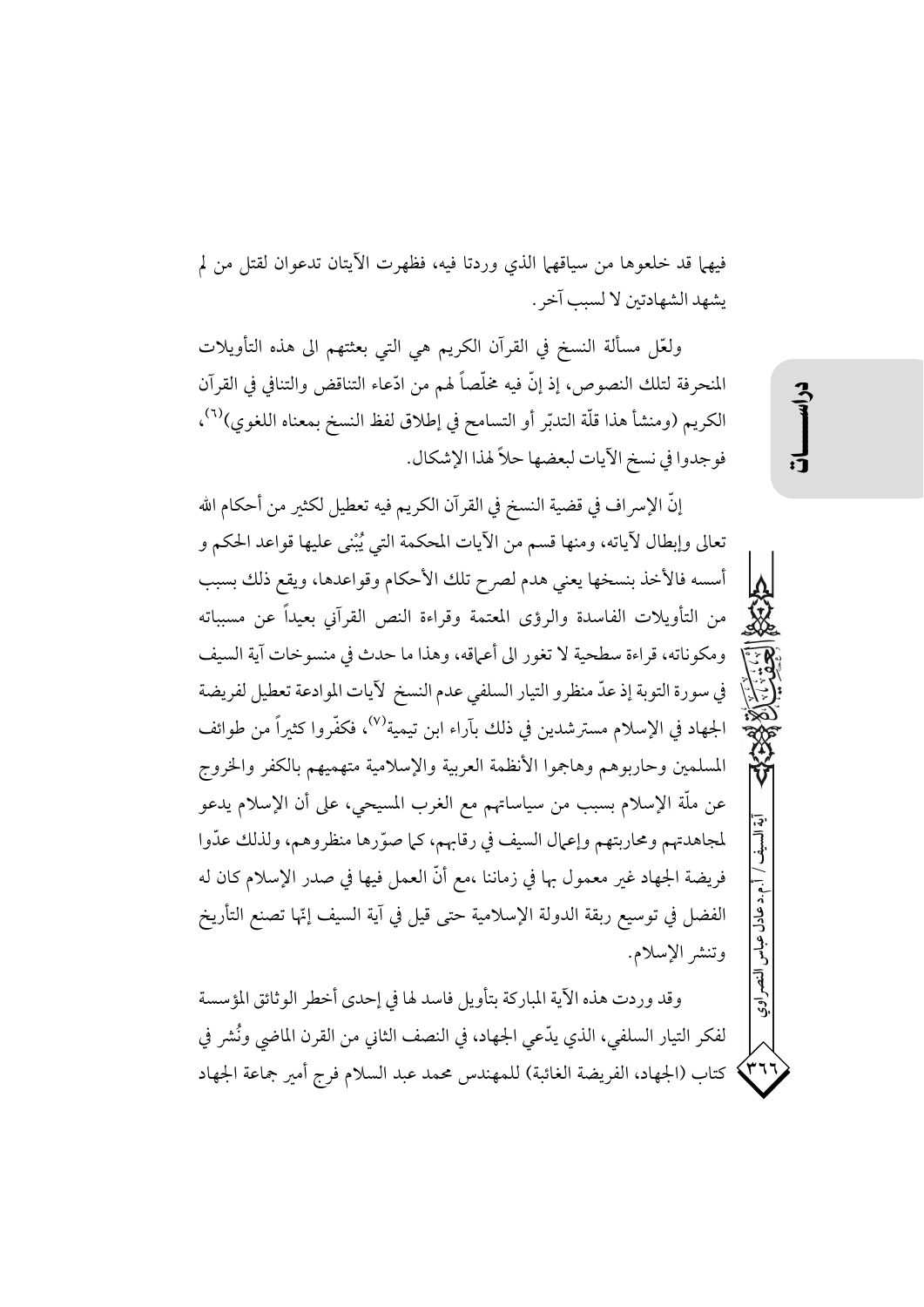الإسلامي التي اغتالت الرئيس المصري أنور السادات يقول فرج في هذه الآية: (ولقد تكلُّم أغلب المفسرين في آية من آيات القرآن وسمَّوها آية السيف، وهي قول الله سبحانه وتعالى: ﴿فَإِذَا انْسَلَخَ الْأَشْهُرُ الْحُرُمُ فَاقْتُلُوا الْمُشْرِكِينَ حَيْثُ وَجَدْتُمُوهُمْ وَخُذُوهُمْ وَاحْصُرُوهُمْ وَاقْعُدُوا هُمْ كُلَّ مَرْصَدٍ﴾ (^) قال الحافظ ابن كثير في تفسير الآية «قال الضحاك بن مزاحم: إنّها نسخت كل عهد بين النبي ﷺ و بين أحد من المشركين وكل عقد ومدة، قال العوفي عن ابن عباس في هذه الآية ، لم يبق لأحدٍ من المشركين عهد ولا ذمّة منذ نزلت براءة»°° … وقال الحسين بن فضل فيها هي آية السيف نسخت هذه كل آية فيها ذكر الإعراض والصبر على أذى الأعداء .. فالعجب مّن يستدل بالآيات المنسوخة على ترك القتال والجهاد)(١٠).

لكن لو دُرست هذه الآية وغيرها من الآيات الداعية الى مجاهدة المشركين ضمن سياقها التأريخي والنصّي الذي وردت فيه، قراءة معمقّة لأرشدتنا ۖ الحوادث التي عاصرت نزول النص المبارك لوقفنا على قيم دلالية غير الدلالة التي برزت من قطع المعنى واتلافه أو انحرافه عن أصل وجوده الذي بُني عليه من خلال الحادثة التأريخية الممثَّلة لأسباب نزولها ولأجل معرفة الدلالة المرجوة في آية السيف وغيرها من آيات سورة التوبة ينبغي أن نسأل عن سبب عدم ابتداء السورة بالبسملة، وهل نسخت فعلا آيات الموادعة التي وردت في القرآن الكريم، وغيرها من الأسئلة التي سوف تقود البحث .

ولإتمام ما بُدئٍ به لابُدَّ من دراسة هذه السورة المباركة من خلال معرفة الظروف التي أحاطت بنزولها من حوادث مهمة ربّي| كان لها أثر في تغير مسار حركة الإسلام والمسلمين آنذاك، إذ اتخذ النبي محمد ﷺ طريقاً آخر غير المهادنة والملاينة في التعامل مع الواقع العربي خارج المدينة المنورة، والواقع المسلم الذي عاشه فيها، إذ جاهد الكافرين والمشركين جهاد دفاع لا جهاد هجوم وغزو، فالنبي محمد ﷺ لم يبدأ أيِّ عدوًّ بقتال أبداً في كلِّ غزواته ومعاركه.

العدد السادس / ذو الحجة / ٣٦٦ هـ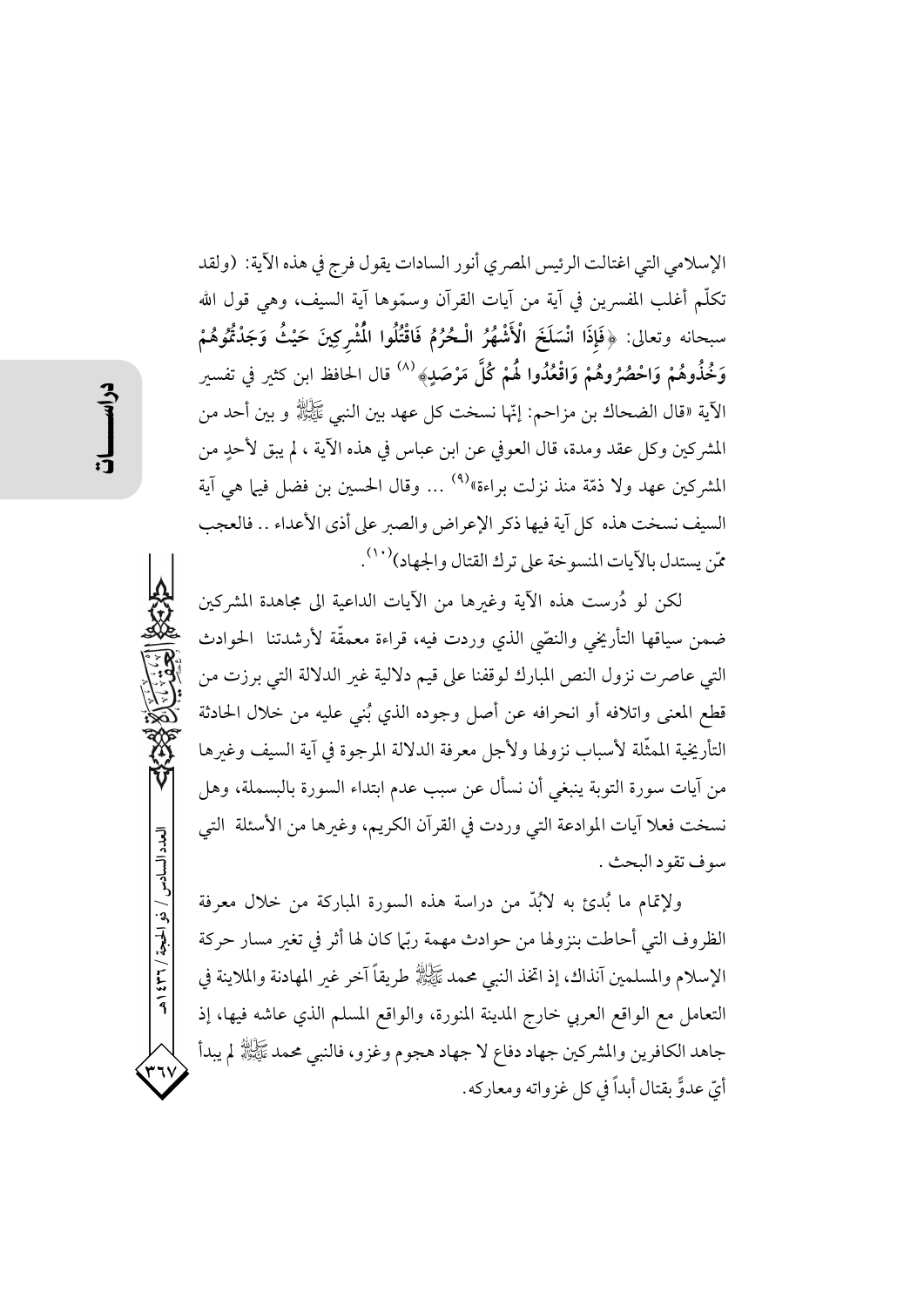### سورة التوبن والظروف التي أحاطت بنزولها:

عندما تجهِّز الرسول محمد ﷺ لغزوة تبوك بعد رجوعه من حصار الطائف في آخر ذي القعدة من سنة ثيان للهجرة، أقام النبي ﷺ بالمدينة ذا الحجة والمحرم وصفراً وربيعاً الأول وربيعاً الثاني وجمادي الأولى وجمادي الآخرة، فلما كان في رجب من سنة تسع من الهجرة أذَّن رسول الله ﷺ بغزو الروم ثم مضى لسفره واستخلف على المدينة على بن أبي طالب لِمُلِيًّا{ وذلك في اليوم العاشر من رجب، وكانت تسمى بغزوة العسرة أيضاً، لقوله تعالى: ﴿الَّذِينَ اتَّبَعُوهُ فِي سَاعَةِ الْعُسْرَةِ﴾ (١١٠)، فلما رجع منها بعد انتصاره على الروم وفرض الجزية عليهم، وأقام بالمدينة نزلت سورة التوبة في شوال من السنة ذاتها، وهي آخر ما نزل من القرآن في المدينة ولماّ كان موسم الحج، بعث علياً ءلثَّالِ فيها ليقرأها على أهل الموسم في يوم النحر عند هجرة العقبة من تلك السنة<sup>(١٢)</sup>، ولها عدّة أسهاء فهي تسمى التوبة وبراءة، والفاضحة، والمبعثرة، والمقشقشة أو البحوث، والمدمدمة، والحافرة والمثيرة، وسورة العذاب، فهذه عشرة أسباء، وكلَّ اسم منها له دلالته ذكرها العلماء (١٣).

لقد رافق نزول هذه السورة المباركة عدة حوادث، كان لها أثرٌ عظيم في تشكيل دلالات الصورة ومضامينها، إذ كان لأغلب الحوادث التي وقعت في المدينة أو خارجها صديٍّ فيها، ورببًّا أثمرت عن حكم قيَّد العامليِّن به، وحدَّد مسار عمل الرسول ﷺ والمسلمين تجاه ما يواجهونه من تهديدات القبائل العربية المشركة لكيان الدولة الإسلامية الفتية، سواء كان من خارج المدينة المتمثَّلة بنقض قريش وحلفائها لبنود الصلح مع رسول الله ﷺ في صلح الحديبية ۖ أم من داخل المدينة المتمثَّلة بخطرٍ المنافقين واليهود المتعاونين معهم.

ولأجل قراءة سورة التوبة قراءة واقعية لابدّ من مناقشة الظروف التي أحاطت بنزولها ودراسة مجمل الوقائع التي حدثت في المدينة وخارجها كي نتوصَّل الى

انی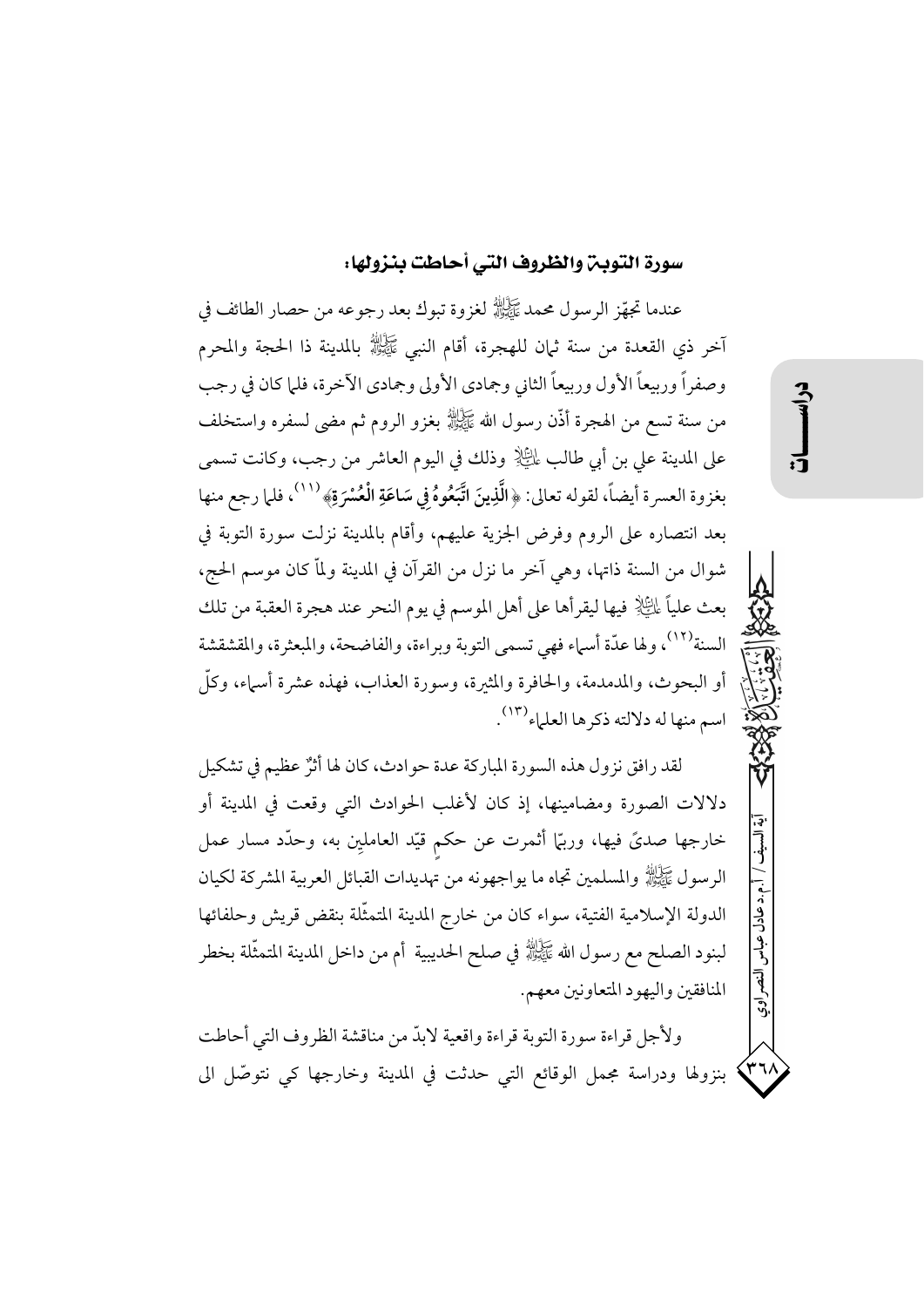المضامين الحقيقية التي تحملها، لا كيا يؤوِّلها ۖ المتأوِّلون من أنَّها أعملت السيف في رقاب الناس منذ نزولها، حتى استمر الأمر الى يومنا هذا من خلال القراءة السلفية المعاصرة التي اتخذت من آراء ابن تيمية طريقاً في قتل كل من لم يشهد الشهادتين أو يخالفهما في الرأي ممّن شهد الشهادتين وليس لسبب آخر ، وقد سلك في عصر نا الحاضر هذا السلوك الدموي ما يسمى بالتيار السلفى الجهادي المتمثل في تنظيهات القاعدة والنُصرة وداعش وغيرها من التنظيهات الأخرى التي ربّما تستيقظ من رقدتها في يوم ما التي أعملت القتل في رقاب الناس كافة ومن مختلف الطوائف الإسلامية والمسيحية والأيزيدية في العراق وسوريا .

لقد أحاط نزول هذه السورة مجموعة من العوامل والظروف التي برزت واضحة في مضامينها وإشاراتها لتلك الحوادث، التي أضفت بظلالها عليها، ولعلَّ في كلِّ آية منها ستجد حدثاً أو أثر اً لحدث ما .

يمكن تقسيم هذه العوامل الي:

أو لاً: العوامل الخارجية:

وهي مجمل الظروف التي أخذت تحدّد مسار السورة المباركة الآتية من خارج المدينة المنورة وقد تمثلت الظروف بيا يأتي:

١ - حشود الروم والقبائل العربية المتنصّرة في بلاد الشام.

لقد قدِم المدينة جماعة من الأنباط أخبروا رسول الله ﷺ أن الروم تستعد بجيش جرار لمهاجمة المسلمين في عقر دارهم، لأن المسلمين في ظن الروم أخذوا يهددون دولتهم في المناطق المحاذية لهم في بلاد الشام، فلما سمع النبي ﷺ بذلك عدّ العُدّة وتهيّأ لمبادرتهم بالحرب والهجوم عليهم.

ولماّ شاع من قوة المسلمين بين القبائل العربية المشركة والمتنصّرة، فقد رجع ۳۶۹)

العدد السادس / ذو الحجة / ٣٦ / ه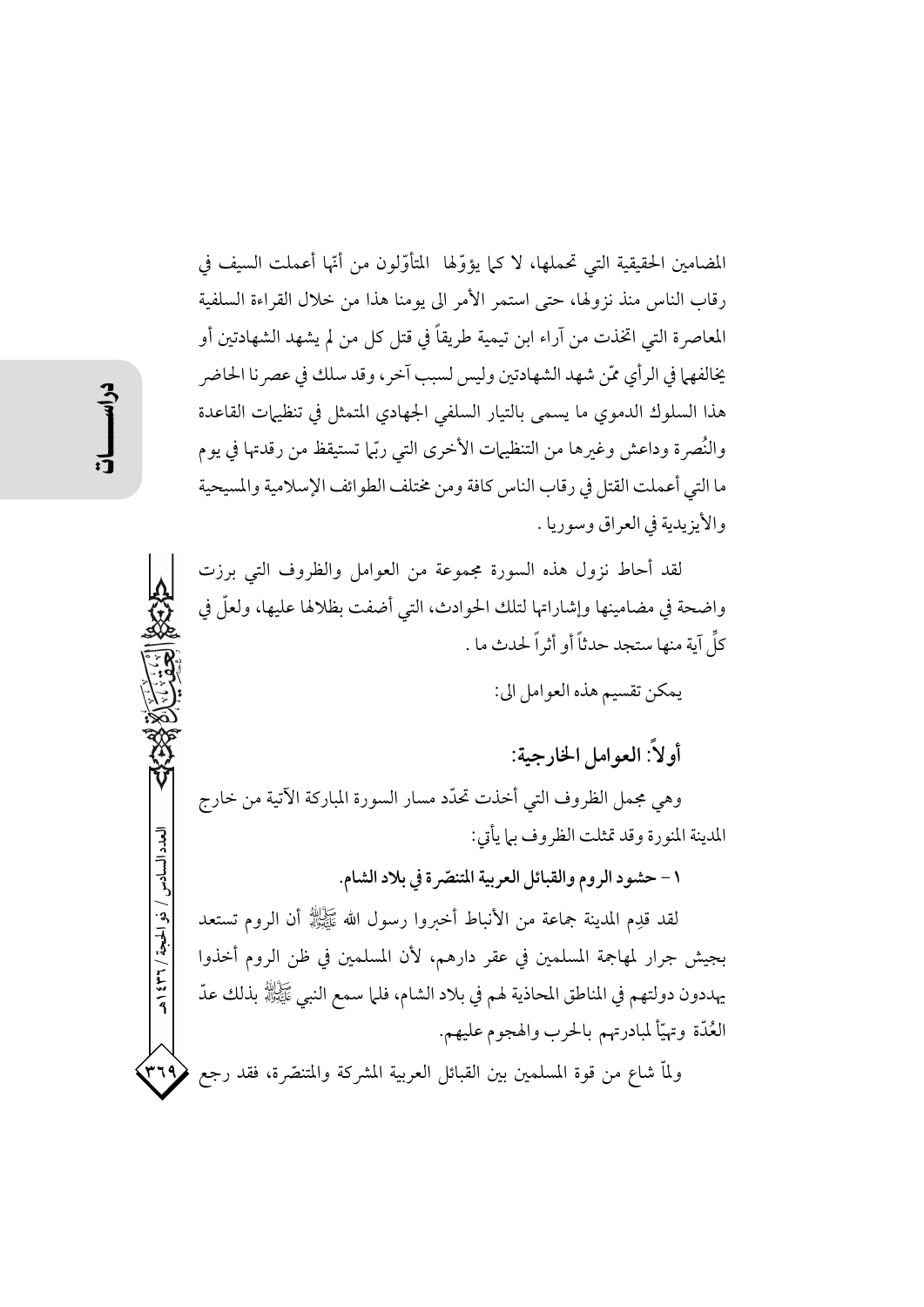الروم عن مقاتلة المسلمين ً عند وصول النبي ﷺ بجيشه اليهم، خوفاً من تقدَّم المسلمين على بلادهم فضلاً عن بلاد الشام، فركنوا للصلح معه فتحصّنوا في قلاعهم، ولما انتهى ﷺ إلى تبوك أتاه يوحنَّة بن رؤبة وهو من عظهاء تبوك وصاحب أيلة، فصالحه وأعطاه الجزية، وكذلك طلب أهل جرباء وأذْرُح من النبي ﷺ الصلح وأعطوه الجزية، وكتب ليحنة بن رؤية هذا الكتاب، الذي جاء فيه: (بسم الله الرحمن الرحيم: هذه أمنة من الله ومحمد النبيِّ رسول الله ليحنة بن رؤية وأهل أيلة سفنهم وسياداتهم في البر والبحر، لهم ذمة الله، وذمة محمد النبي، ومن كان معهم من أهل الشام، وأهل اليمن، وأهل البحر، فمن أحدث منهم حدثاً، فأنَّه لايحول ماله دون نفسه، وإنَّه طيبٌ لمن أخذه من الناس، وأنَّه لا يحلُّ أن يمنعوا ماء يردونه، ولا طريقاً يريدونه، من برٍّ أو بحر)<sup>(١٤)</sup>.

فرجع جيش المسلمين منتصر أ في تبوك من دون حرب أو قتال، وهذا مما غاض المنافقين في المدينة الذين مردوا على النفاق فكانوا ما أن يسمعوا نصراً للرسول ﷺ إلاَّ أساءهم، وكان لذلك صداه في سورة التوبة حيث قال سبحانه وتعالى: ﴿إِنْ تُصِبْكَ حَسَنَةٌ تَسُؤْهُمْ وَإِنْ تُصِبْكَ مُصِيبَةٌ يَقُولُوا قَدْ أَخَذْنَا أَمْرَنَا مِنْ قَبْلُ وَيَتَوَلَّوْا وَهُمْ فَرِحُونَ﴾ <sup>(١٥)</sup> أي: أخذنا حذرنا ولم نشركه في أمر القتال أو الجهاد حين يقع في المحذور، أي: إنَّهم كانوا يثبطون من عزائم المسلمين في الخروج مع النبي ﷺ في جهاد الروم بتبوك ويبثوا الدعاية التي توهن من عزيمة المقاتلين، قال ابن هشام: (قال ابن إسحاق: قد كان رهط من المنافقين منهم وديعة بن ثابت، أخو بني عمرو بن عوف، ومنهم رجل من أشجع، حليف بني سلمة، يقال له: مُحْشن بن حمير، قال ابن هشام: ويقال: مخشى، يشيرون الى رسول الله ﷺ وهو منطلق الى تبوك، فقال بعضهم لبعض: أتحسبون جلاد بني الأصفر كقتال العرب بعضهم بعضاً ؟ … والله لكأني بكم غداً مقرنين في الحبال، إرجافاً وترهيباً للمؤمنين)(١٦).

.م.د عادل عباس

النصبر Ŝ.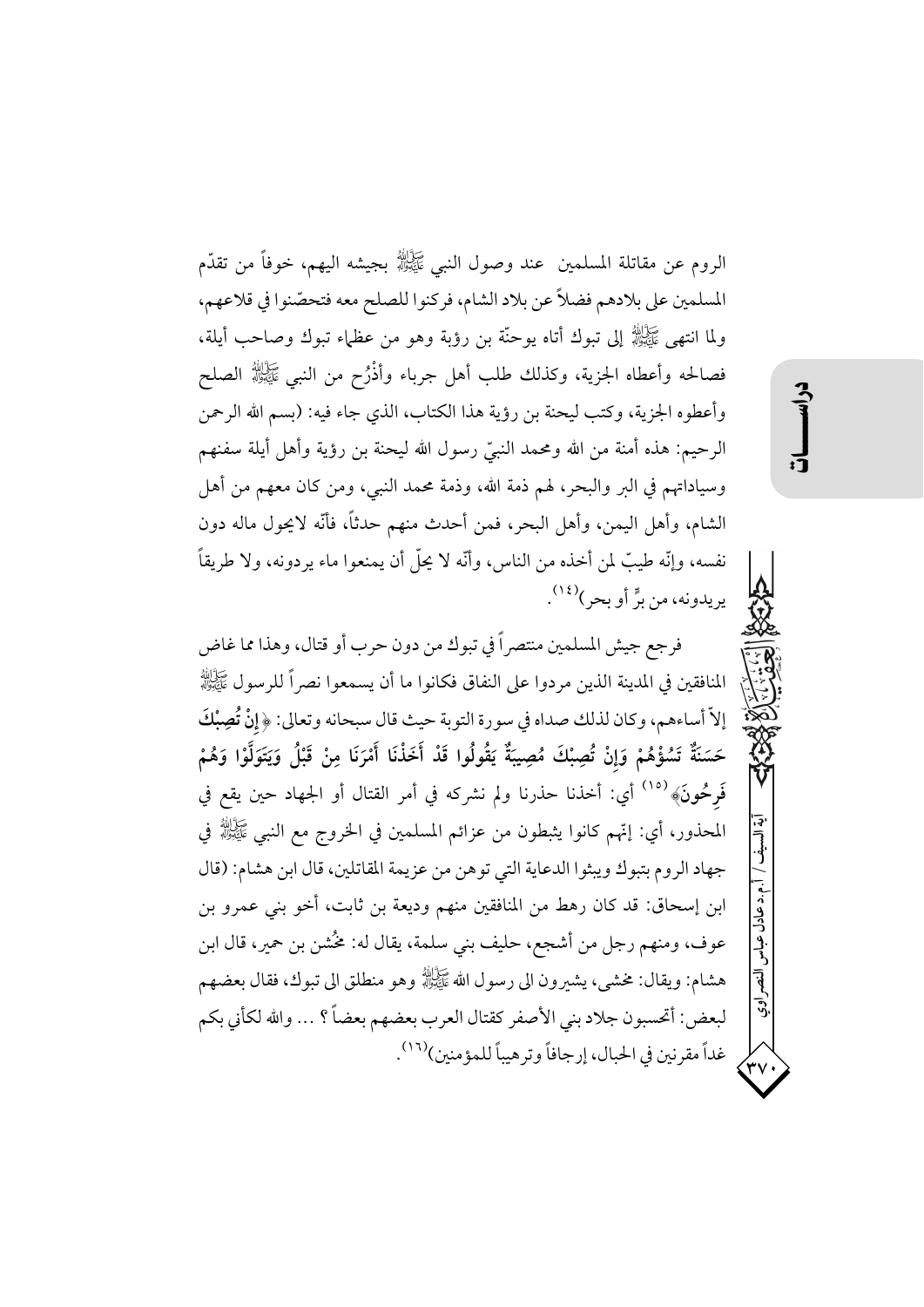فلما وُوجهوا بذلك وعلموا أن رسول الله ﷺ قد علم بكلامهم اعتذروا منهﷺ، وقالوا: (يارسول الله إنَّما كُنَّا نخوض ونلعب)<sup>(١٧)</sup> فأنزل الله فيهم قوله سبحانه: ﴿وَلَئِنْ سَأَلْتَهُمْ لَيَقُولُنَّ إِنَّمَا كُنَّا نَخُوضُ وَنَلْعَبُ قُلْ أَبِالله وَآيَاتِهِ وَرَسُولِهِ كُنْتُمْ تَسْتَهْزِئُونَ﴾ (١٨).

وقد رافق هذا النصر العظيم على الروم أن ازداد تمسّك المؤمنين بالرسول محمدﷺ، وفي المقابل أغاض المنافقين كثيراً، وإنَّ صدى هذا النصر قد وصل الى كل قبائل العرب مما زاد من هيبة الدولة الإسلامية وعظمتها في نفوس القبائل العربية في الجزيرة.

٢- دور الأكيدر في دومة الجندل:

كان الأكيدر بن مالك عظيم دومة الجندل، وهو من كندة وكان على دين النصاري، وكانت له مراسلات مع منافقي المدينة منهم أبو عامر الراهب الذي سمَّاه رسول الله ﷺ بالفاسق (١٩) وكان هذا الملك يشكل خطراً على الدولة الإسلامية لذا عمل عَيَّزَلِهُ على القضاء عليه بسر عة بعد انتهائه من تبوك، فأرسل اليه الزبير وأبا دجانة وجماعة يُقدّر عددهم بأربعة وعشرين فارساً، ويقال خالد بن الوليد<sup>(٢٠)</sup>، حتى وصلوا الى قلاع دومة الجندل، وكان الأكيدر قد خرج منها للصيد مع نفر من أهل بيته فيهم أُخٌر يقال له حسان، فخر جوا معه ليصطادوا، فلما خر جوا تلقتهم خيلٌ رسول الله ﷺ فقتلوا أخاه وأُخِذَ الأكيدرُ أسيراً الى رسول الله ﷺ، (قال ابن اسحق: ثم إنَّ خالداً قدم بأكيدر على رسول الله ﷺ فحقن دمه وصالحه على الجزية، ثم خلَّى سبيله فرجع الى بيته)(٢١) .

وكان المنافقون قد عقدوا معه اتفاقاً للقضاء على رسول الله ﷺ عند رجوعه من تبوك على أن يُحيط الأكيدر وجنده على جيش الرسول من الخلف، وأما جيش المنافقين فمن الأمام مع اشتداد الحرب عليه من هرقل ملك الروم<sup>(٢٢)</sup>، لكن الله تعالى نصر نبيه فأُسْقِطَ في أيديهم ورجعوا خائبين خاسرين .

العدد السادس / ذو الحجة / ٣٦٦ هـ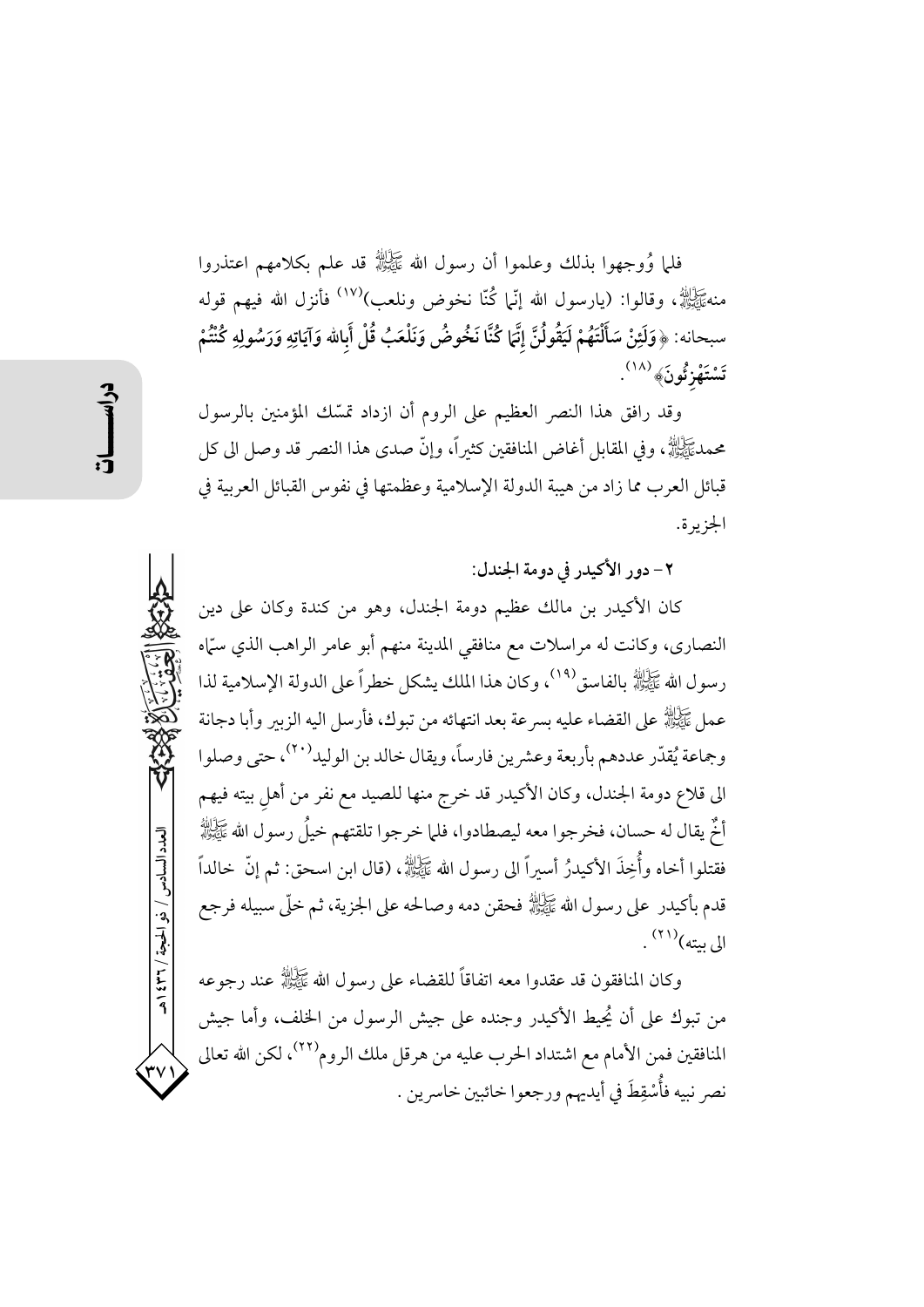إنَّ آثار هذه الواقعة واضحة في سورة التوبة في قوله تعالى: ﴿وَالَّذِينَ اتَّخَذُوا مَسْجِدًا ضِرَارًا وَكُفْرًا وَتَفْرِيقًا بَيْنَ الْمُؤْمِنِينَ وَإِرْصَادًا لَمِنْ حَارَبَ اللهَ وَرَسُولَهُ مِنْ قَبْلُ﴾ ```، فقد نزلت في المنافقين الذين اجتمعوا في مسجد الضرار، وكان مكاناً للتآمر على المسلمين ويقودهم في ذلك أبو عامر الراهب الذي سباه النبي محمد ﷺ أبا عامر الفاسق، وقد خرج الى الشام ليعقد اتفاقاً مع ملك الروم لنصرة المنافقين على رسول الله طَأَلِلَهُ (٢٤).

ومن آثار هذه الواقعة أيضا ما جاء في قوله سبحانه: ﴿الْأَعْرَابُ أَشَدُّ كُفْرًا وَنِفَاقًا وَأَجْدَرُ أَلَّا يَعْلَمُوا حُدُودَ مَا أَنْزَلَ اللهُ عَلَى رَسُولِهِ وَاللهُ عَلِيمٌ حَكِيمٌ ﴾ (٢٥)، وقوله تعالى: ﴿وَمِّنْ حَوْلَكُمْ مِنَ الْأَعْرَابِ مُنَافِقُونَ وَمِنْ أَهْلِ الْمُدِينَةِ مَرَدُوا عَلَى النِّفَاقِ لَا تَعْلَمُهُمْ نَحْنُ نَعْلَمُهُمْ سَنُعَذِّبُهُمْ مَرَّتَيْنِ ثُمَّ يُرَدُّونَ إِلَى عَذَابٍ عَظِيمٍ﴾ (٢٦)، إذ نزلتا في بعض الأعاريب من أسد وغطفان ومن أعاريب حاضري المدينة، وفي أبي عامر الراهب لما لهم من دور في تخذيل الناس عن الجهاد في سبيل الله، وتحريضهم للقبائل العربية المتنصرة ضد المسلمين (٢٧).

ثانياً: العوامل الداخلية:

ترتبط العوامل وظروفها ارتباطاً وثيقاً مع العوامل الخارجية وذلك لتعلُّق الظروف مع بعضها، ولتماسها للحدث ذاته، ولذا قد تتكرر بعض الأحداث وفقرات البحث الخارجية بالظروف الداخلية التي عنت بها يحدث في المدينة المنورة من مؤامرات للمنافقين وتحركات لليهود سواء كانت في المدينة أم في خارجها بها يتعلَّق منها بالقبائل العربية التي ما زالت على شركها في الجزيرة.

لقد تمثّلت العوامل الداخلية التي تسببت في نزول سورة التوبة لحرب المنافقين '٣٧') للنبي محمد ﷺ داخل المدينة، فقد كان لهم نشاط كبير في توهين الدولة الإسلامية

النهي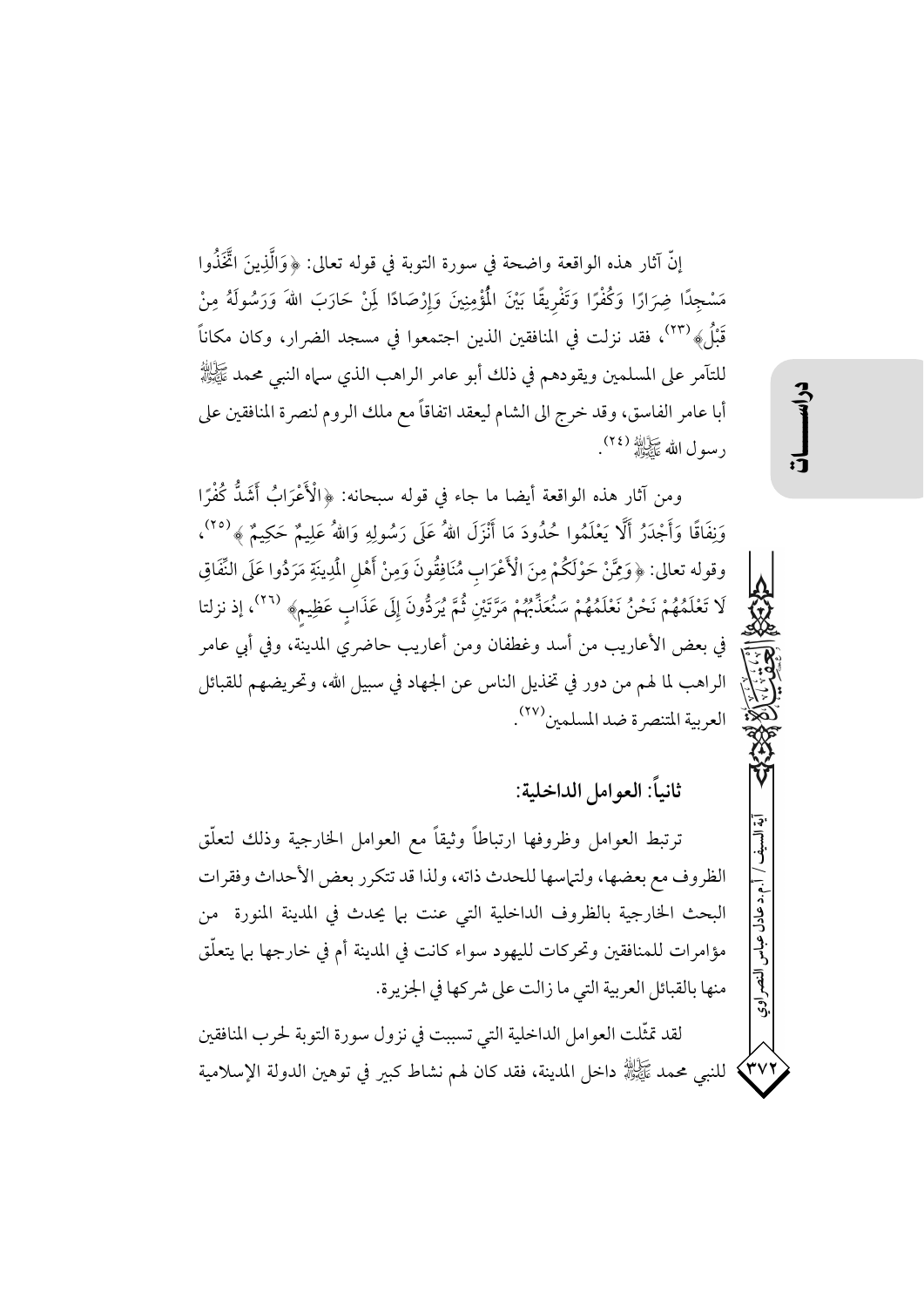وإضعافها من الداخل، ويقودهم في ذلك زعيمهم عبدلله بن أُبي فضلاً عن أبي عامر الفاسق وبعض المهاجرين الذي اتبعوا هواهم، وتمثّلت حربهم على الرسول الأعظمﷺ وظهر صداها في سورة التوبة، بما يأتي:

١ ـ محاولتهم إفشال التحشيد لغزوة تبوك من خلال تثبيط عزم المؤمنين وتخويفهم من مواجهة بني الأصفر (الروم) بوصفهم دولة عظمى في ذلك الزمان وفي ظروف جوية صعبة وأن محمداً والمسلمين غير قادرين على توفير عُدّة الحرب في مثل هذا المناخ الحار وقلة الماء والجدب فتقاعس كثير من المؤمنين عن الجهاد، حتى أنزل الله تعالى فيهم: ﴿يَا أَيُّهَا الَّذِينَ آَمَنُوا مَا لَكُمْ إِذَا قِيلَ لَكُمُ انْفِرُوا فِي سَبِيل الله اثَّاقَلْتُمْ إِلَى الْأَرْضِ أَرَضِيتُمْ بِالْحَيَاةِ الدُّنْيَا مِنَ الْآَخِرَةِ فَمَا مَتَاعُ الْحَيَاةِ الدُّنْيَا في الْآَخِرَةِ إلَّا قَلِيلٌ﴾ <sup>(٢٨)</sup>، فقد نزل في الحضّ على غزوة تبوك وكان الزمان زمان عسر وجدب وحر شديد، فَعَظُم على الناس غزو الروم وأحبّوا المقام في المساكن وشقَّ عليهم الخروج الى القتال، فلما علم اللهُ تثاقلَ الناس أنزل قوله: ﴿انْفِرُوا خِفَافًا وَثِقَالًا﴾، نزلت في الذين اعتذروا بالصنيعة والشغل (٢٩).

وبعد ذلك أنزل الله تعالى في المتخلفين عن غزوة تبوك من المنافقين'۳۰). قوله تعالى: ﴿لَوْ كَانَ عَرَضًا قَرِيبًا وَسَفَرًا قَاصِدًا لَاتَّبَعُوكَ وَلَكِنْ بَعُدَتْ عَلَيْهِمُ الشُّقَّةُ﴾، وقوله سبحانه: ﴿لَوْ خَرَجُوا فِيكُمْ مَا زَادُوكُمْ إِلَّا خَبَالًاوَلَأَوْضَعُوا خِلَالَكُمْ يَبْغُونَكُمُ الْفِتْنَةَ وَفِيكُمْ سَمَّاعُونَ لَهُمْ واللهُ عَلِيمٌ بِالظَّالِينَ﴾ <sup>(٣١)</sup> ومن توهين المنافقين لعزائم الخارجين الى غزوة تبوك أنهم وجهوا سهام نقدهم الى رسول الله ﷺ وطعنوا في الدين فقد (أخرج ابن جرير عن قتادة: أن أناساً من المنافقين قالوا في غزوة تبوك: يرجو هذا الرجل ــ أي النبي محمد ﷺ ــ أن يفتح قصور الشام وحصونها هيهات، فأطلع الله نبيه ﷺ على ذلك، فقال لهم: قلتم كذا وكذا، قالوا، أنها كن نخوض ونلعب)<sup>(٣٢)</sup> فنزل قوله سبحانه: ﴿وَلَئِنْ سَأَلْتَهُمْ لَيَقُولُنَّ إِنَّهَا كُنَّا نَخُوضُ وَنَلْعَبُ قُلْ أَبِالله وَآيَاتِهِ وَرَسُولِهِ كُنْتُمْ تَسْتَهْزِئُونَ» <sup>(٣٣)</sup> فجاءوا يعتذرون الى النبي ﷺ، فأنزل

العدد السادس / ذو الحجة / ٣٦٤ هـ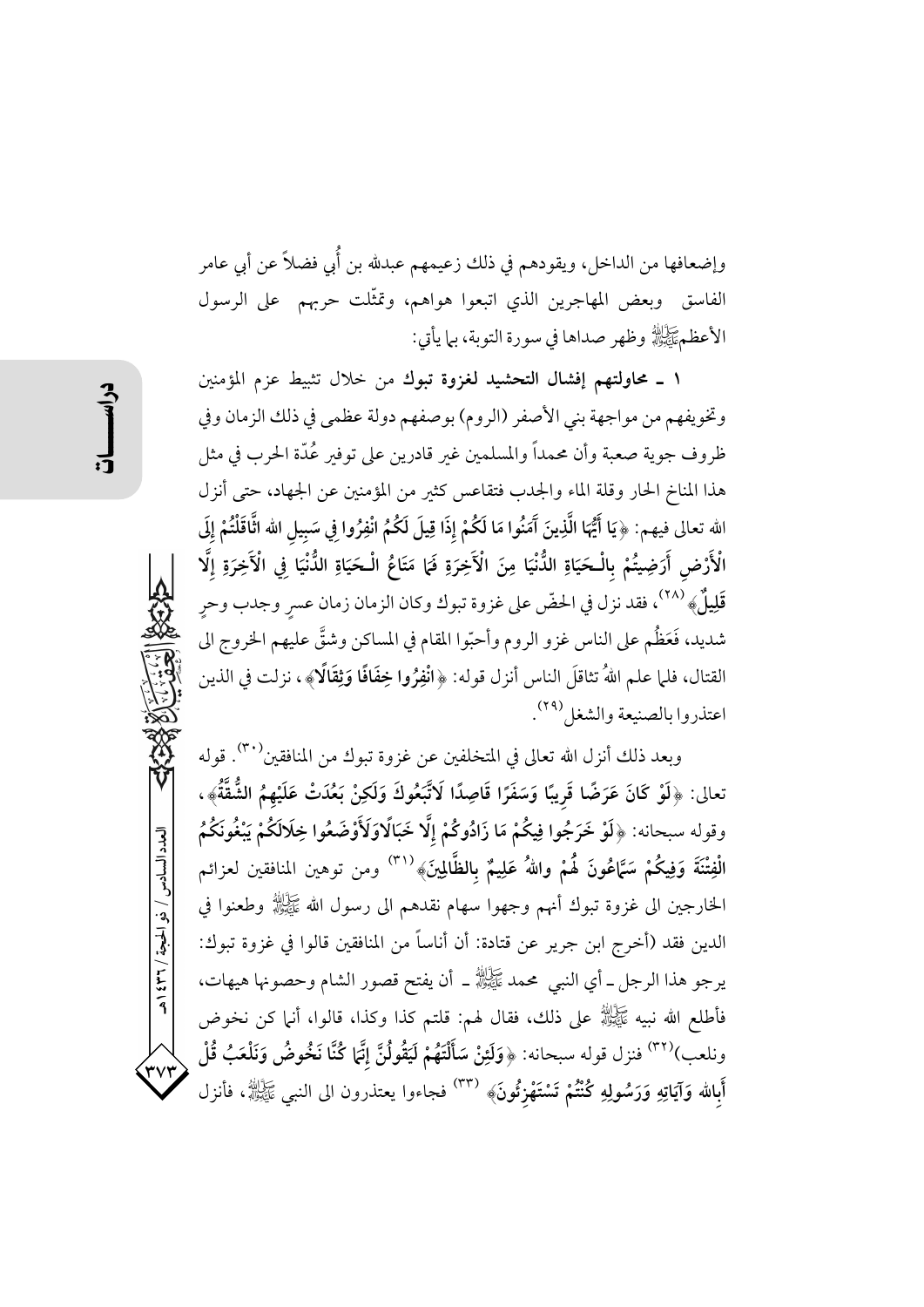تعالى: ﴿لَا تَعْتَذِرُوا قَدْ كَفَرْتُمْ بَعْدَ إِيهَانِكُمْ﴾  $(3^n)$ .

ومن تخذيل المنافقين أيضاً تخويفهم من قوة الروم ومجالدهم لهم، فقال المنافقون: (أتحسبون جلاد بني الأصفر كقتال العرب بعضهم بعضاً ، والله لكأنَّا بكم غداً مقرنين في الجبال، أرجافاً وتخويفاً)<sup>(٣٥)</sup> ـ كما ذكرنا ذلك من قبل ـ وذكر السيوطي ايضاً من أحد طرقه أنه قد نزل فيهم قوله سبحانه: ﴿وَلَئِنْ سَأَلْتَهُمْ لَيَقُولُنَّ إِنَّهَا كُنَّا نَخُوضُ وَنَلْعَبُ قُلْ أَبِالله وَآيَاتِهِ وَرَسُولِهِ كُنْتُمْ تَسْتَهْزِئُونَ﴾ <sup>(٣٦)</sup>، ومن شأن المنافقين أيضاً قول بعضهم لبعض: لا تنفروا في الحَّر زهادة في الجهاد وشكاً في الحق، وارجافاً برسول الله ﷺ (٣٧)، فأنزل تبارك وتعالى فيهم: ﴿وَقَالُوا لَا تَنْفِرُوا فِي الْـحَرِّ قُلْ نَارُ جَهَنَّمَ أَشَدُّ حَرًّا لَوْ كَانُوا يَفْقَهُونَ فَلْيَضْحَكُوا قَلِيلًا وَلْيَبْكُوا كَثِيرًا جَزَاءً بَمَا كَانُوا يَكْسِبُونَ﴾ <sup>(٣٨)</sup>، فهكذا كان المنافقون يثبّطون المجاهدين عن الاستعداد لغزوة تبوك، وأنَّ الغرض من ذلك افشال الرسول ﷺ في مهمته لأجل القضاء على دولة الإسلام، وبقاء شعلة الكفر في الجزيرة العربية .

ومما يثبِّط عزيمة المسلمين لقتال الروم هو ما قام به المنافق الجدّ بن قيس من بني سلمة وكان سيدهم وقد ندبه النبي ﷺ لمجاهدة بني الأصفر، ليكون قدوة لعشيرته، فقال له: (هل لك العام في جهاد بني الأصفر فقال: يارسول الله أوتأذن لي ولا تفتنّي؟ فوالله لقد عرف قومي أنه ما من رجل بأشدّ عجباً بالنساء منى وأني أخشى إن رأيت نساء بني الأصفر أن لا أصبر، فأعرض عنه رسول الله ﷺ وقال: قد أذنت لك)(٣٩) فنزل فيه قوله سبحانه: ﴿وَمِنْهُمْ مَنْ يَقُولُ ائْذَنْ لِي وَلَا تَفْتِنِّي أَلَا فِي الْفِتْنَةِ سَقَطُوا وَإِنَّ جَهَنَّمَ لَـمُحِيطَةٌ بِالْكَافِرِينَ﴾ <sup>(٤٠)</sup> وكان الإعراض عنه من قبل النبي ﷺ ازدراءً به وتضعيفاً لشأنه، مع ثرائه ويُسرِه، إذ فضّل البقاء على مجاهدة الكافرين، ولمّا نزلت هذه الآية: (قال رسول الله ﷺ لبني سلمة الجلُّ منهم، من سيدكم يا بني سلمة، قالوا: الجدّ بن قيس غير أنه بخيل. فقال النبي محمد ﷺ وأي داءٍ أدوأ من البخل، بل سيدّكم الفتى الأبيض الجعد بن بشر بن البراء بن معرور، فقال فيه حسان بن ثابت:

أ.م.د عادل عباس النصر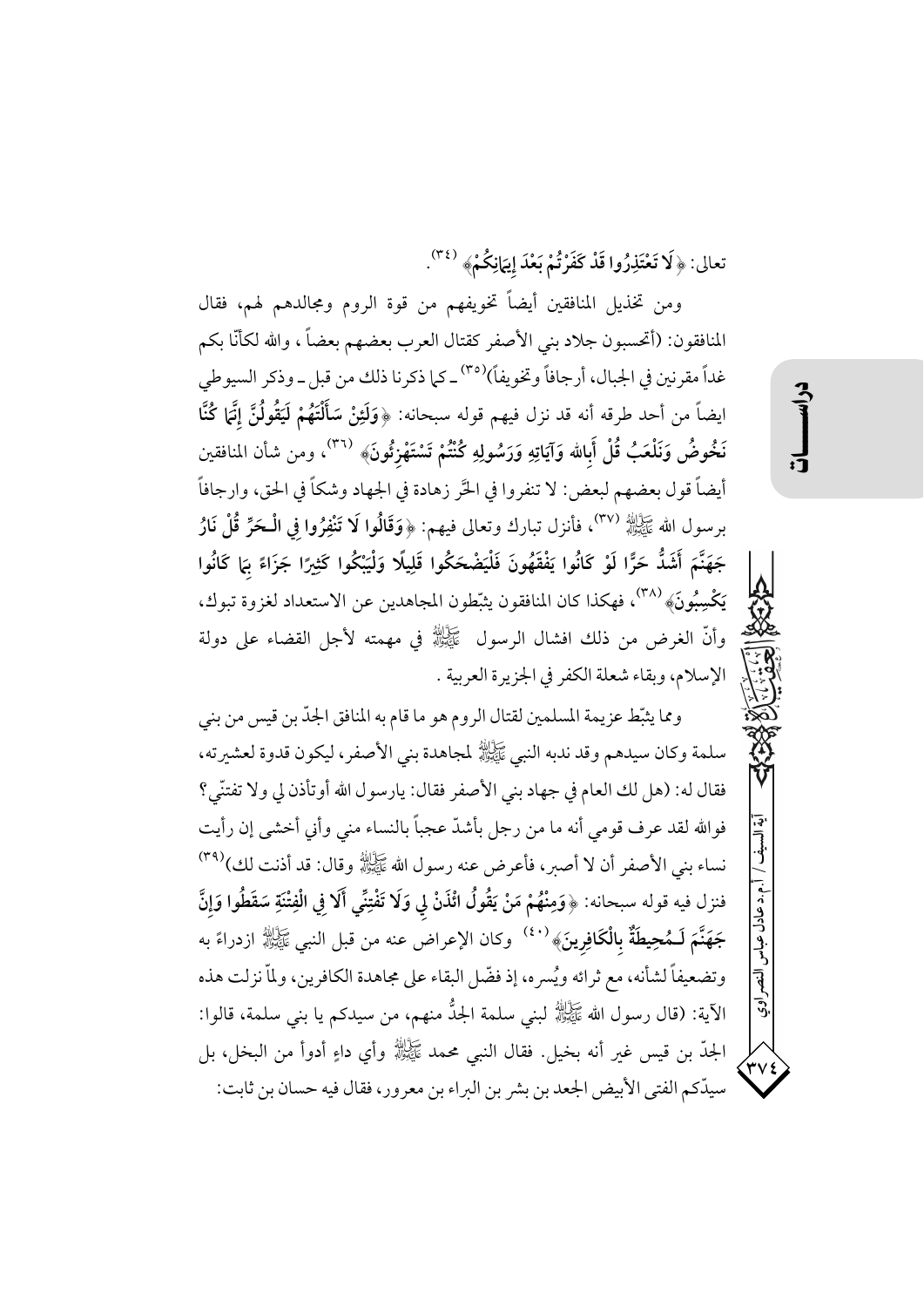بمـن قـال منــاّ مـن تعــدون ســيدا و قسال د سسه ل الله والحسقُّ لاحسقُ فقلنــا لــه جــدٌّ بــن قــيس عــلى الــذي ببخلسه فينسا وإن كسان أنكسدا فقــال: وأي الــداء أدوى مــن الــذي رميستم به جهداً وعسالي بهسا يسدا وسوَّ بشـــر بــــــن البــــــراء بجـــــوده وحــق لبشـــــرِ ذي النــــدا أن يســـودا وقبال خسذوه إنسه عائسكٌ غسدا إذ ما أتهاه الوفيد أنهب ماله

٢- المؤامرات على النبي ﷺ:

شغلت مؤامرات المنافقين على النبي ﷺ حيزاً كبيراً سواء كان ذلك في المدينة أم من خارجها من الأعراب المشركين، وما كان ذلك إلاّ كراهةً بالنبي ﷺ والمؤمنين، وقد اشترك المنافقون واليهود ومشركو العرب في ذلك على حدّ سواء ؛ وقد برز أثرها في سورة التوبة واضحاً، ولعلَّ أغلب ما جاء فيها كان يُشير الى تلك المؤامرات والمكائد التبي لحقت بالرسول ﷺ منهم، ومن ذلك عند اتخاذهم مسجد الضرار ليكون لهم مكان تجمّع لحياكة المؤامرات تحت غطاء الدين المتمثل بالمسجد بوصفه دار عبادة للمسلمين، وكي يذرون التراب في أعين مَن يقول فيهم سوءً، فاتخذوا المسجد غطاء لسوءاتهم، وقد بناهُ المنافقون مضاهياً لمسجد قباء، وكانوا يجتمعون فيه يُعيبون النبي ﷺ ويستهزؤون به، وبناه اثنا عشر رجلاً وكان أبو عامر الفاسق منهم `` ، وطلبوا من رسول الله ﷺ أنَّ يصلَّى فيه وهو يتجَّهز لتبوك: (فقالوا: يارسول الله، إناَّ قد بنينا مسجداً لذي العلة والحاجة والليلة المطيرة والليلة الشاتية، وإناَّ نحب أن تأتينا فتصلى لنا فيه، فقال: إنَّى على جناح سفرٍ، وحال شغلٍ، وإن قدمنا إن شاء الله صلينا بكم فيه)<sup>(٤٢)</sup> وكان قبل بناء المسجد قد اتفق أبو عامر الفاسق قبل خروجه الى الشام، مع المنافقين على بنائه وقال لهم: (ابنوا مسجدكم واستمدوا فيه بها استطعتم من قوة وسلاح فإتّي ذاهب الى قيصر ملك الروم، فآتي

العدد السادس / ذو الحجة / ٣٦ / ٤٣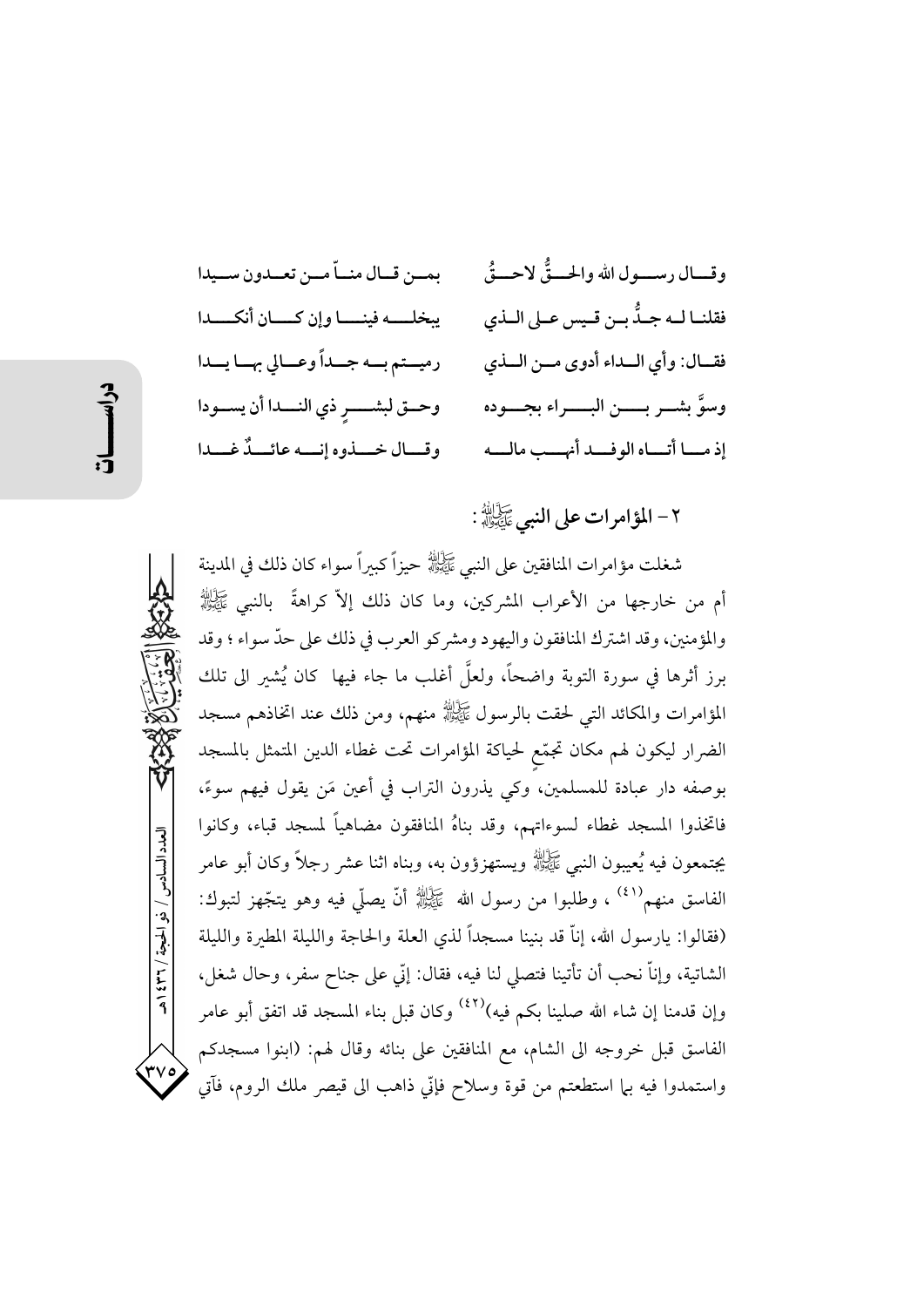بجيش من الروم فأُخرجُ محمداً وأصحابه)<sup>(٤٣)</sup> فكان بناء المسجد مكيدة كبيرة على الإسلام والمسلمين وهذه المؤامرة الكبيرة مغطاةٌ بغطاء الدين.

بيد أنَّ الله تعالى أراد أن يعصم النبي ﷺ والمؤمنين من هذه المكيدة، فعند رجوعه من تبوك نزل بذي أوان، وهو مكان بينه وبين المدينة ساعة من نهار ـ أنزل الله سبحانه قوله ﴿وَالَّذِينَ اتَّخَذُوا مَسْجِداً ضِرَارًا وَكُفْراً﴾  $^{(33)}$ ، فدعا رسول الله ﷺ مالك بن الدخشم ومعن بن عدي، فقال لهما (انطلقنا الى هذا المسجد الظالم أهله فأهدماه وحرّقاه… ونزل فيهم من القرآن ما نزل<sup>(٤٥)</sup>، وكان يسمى أيضاً مسجد الشقاق<sup>(٤٦)</sup>.

ومن المؤامرات أيضاً ما أظهره عبدلله بن أُبِيّ من مناصرة الرسول ﷺ في غزوة تبوك وما أن تحرك ﷺ حتى تخلَّف عنه ابن أُبِّ ۖ ومن معه من المنافقين قصد الإيقاع به وتخذيل جيشه، (قال ابن إسحق: وضر ب عبدلله بن أُبِّ معه على عسكره أسفل منه، نحو دباب ــ وهو جبل بالمدينة ــ وكان فيها يزعمون ليس بأقل العسكرين، فلما سار الرسول ﷺ تخلَّف عنه عبدلله بن أُبي فيمن تخلَّف من المنافقين وأهل الريب)(٤٧) .

بيد أن هذا الخبر فيه شيء من مبالغة وتضخيم لأمر المنافقين، وقد يكون عددهم كبيراً وخاصة بعد هجرة الرسول ﷺ الى المدينة، لكن بعد فتح مكة، أي قبل مدة يسيرة من غزوة تبوك أظهر كثير منهم إسلامه فأنزلت آيات كثيرة تعالج الوضع وتؤنبهم على خبثهم ونفاقهم، فنجحت محاولة النبي ﷺ لمعالجة هذا الوضع واستعاد النبي عَلَيْهِلَّهُ قسماً كبيراً منهم، وبقيت طائفة كبيرة وخطيرة <sup>(٤٨)</sup>.

إنَّ بقاء هذه الطائفة من المشركين في المدينة هو الآخر يشكل خطراً على كيان الإسلام، لذا نجد ان النبي محمداً ﷺ قد خلَّف على بن أبي طالب ﷺ بالمدينة لمواجهة هذا الوضع السيئ فيها فيها لو حدث تحرك منهم، لعالجه الإمام على لِلتِّيالِإ وقال ﷺ «يا عليِّ إنَّ المدينة لا تصلح إلاَّ بي أو بك»<sup>(٤٩)</sup> غير أن المنافقين عندما علموا ء د عادل عباس النصر

ر<br>ولي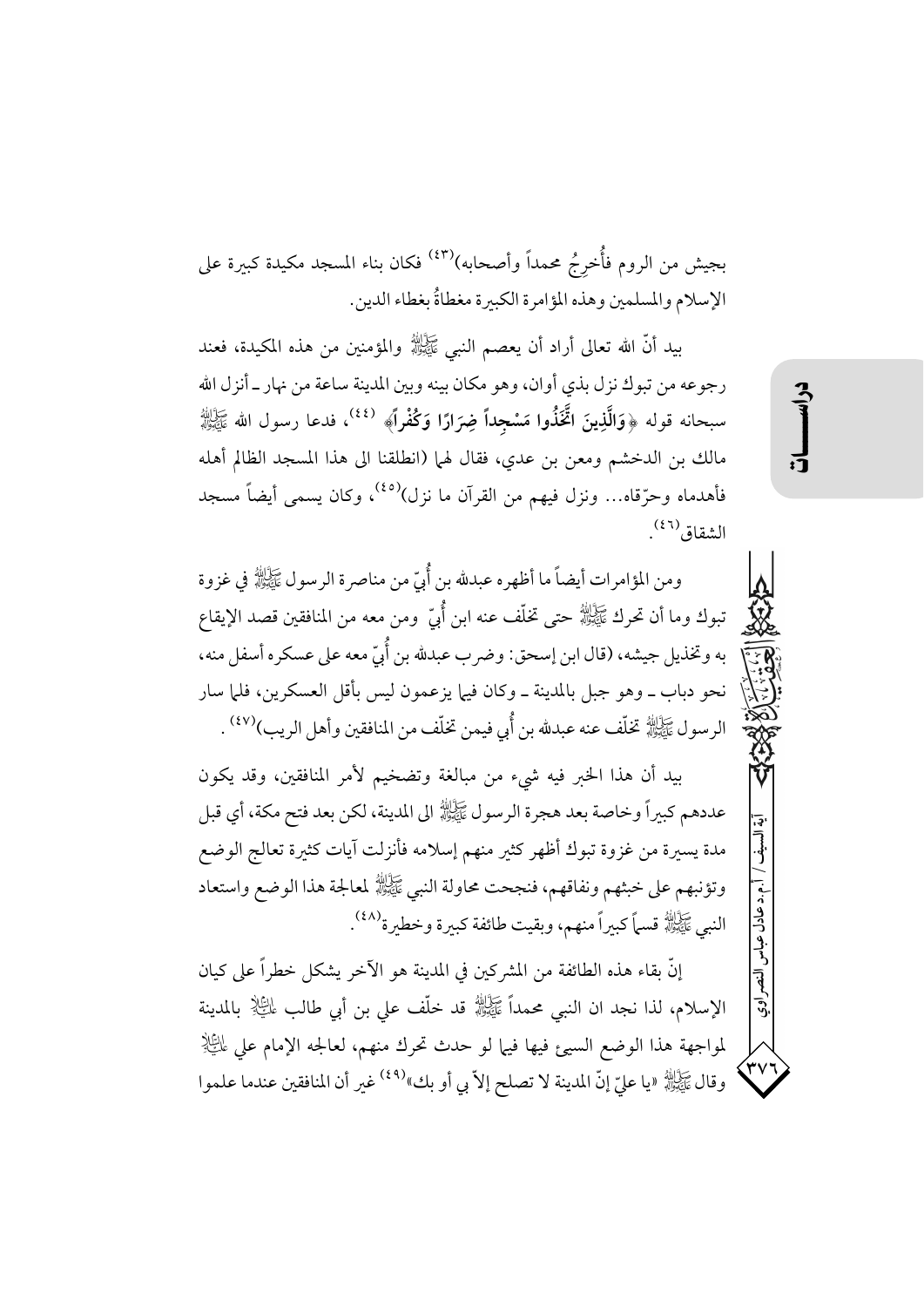بذلك وبخطر الإمام علي لِمائِيَالٍا عليهم أرجفِوا به (وقالوا: ماخلَّفه الاَّ استثقالاً له وتخففاً منه، فلما قال ذلك المنافقون، أخذ عليّ بن أبي طالب لِلَّــِيْلِا سلاحه، ثم خرج حتى أتى رسول الله ﷺ وهو نازل بالجرف\_وهو مكان بينه وبين المدينة ثلاثة أميال \_ فقال (يا نبي الله، زعم المنافقون أنَّك إنَّما خلفتني أنك استثقلتني وتخفَّفت منيٍّ، فقال: كذبوا، ولكني خلفتك لَّا تركت ورائي، فارجع فاخلفني في أهلي وأهلك ألا ترضي أن تكون منّى بمنزلة هارون من موسى . إلاّ أنّه لا نبيّ بعدي)<sup>(٥٠)</sup>، فكان هذا الإرجاف بعليِّ  $\mathbb{E}$  محاولة منهم لشق عصا الوحدة والطاعة ولتخذيل الإمام في متابعة أمرهم في المدينة كي يخلو لهم وما يريدون من دون متابع أو منازع في هدم دولة الإسلام .

# ٣- كراهة المنافقين للنبيِّ محمد ﷺ وأذاهم له :

أظهر مجموعة من منافقي المدينة حقدهم على النبي محمد ﷺ، وعملوا مابوسعهم في أذاه وبالغوا فيه، حتى نزل فيهم قرآنٌ يؤنبهم على ذلك، فقد نُقِلَ أن منهم مَن كان يجلس في مجلس الرسول ﷺ فيسمع منه وينقل حديثه الى المنافقين، وكذلك يقولون ما لا ينبغي أن يُقال في رسول الله ﷺ حتى قال بعضهم لا تفعلوا فإنَّا نخاف أن يبلغه ما تقولون فيقع بنا، قال الجلاَّس بن سويد نقول ما شئنا ثم نأتيه فيصدِّقنا بل نقول فإنَّما محمدٌ أذنٌ سامعةٌ قال تعالى ﴿وَمِنْهُمُ الَّذِينَ يُؤْذُونَ النَّبِيَّ وَيَقُولُونَ هُوَ أَذُنُّهُمْ `` ، نزلت في هؤلاء المنافقين `` وقد نقل أيضاً عن بعض المهاجرين ما يؤذي النبي ﷺ، حتى لقد آذوه في عرضه وأزواجه، فقد نقل الشعبي قول الإمام على لِمَائِيَادٍ ۖ لأهل الشورى: (وكان قد بلغه عنهم هناتٌ وقوارض، فقال لهم: لكنَّى أخبركم عن أنفسكم ... وأما أنت يا طلحة فقلت: إن مات محمد لنركضَنَّ بين خلاخيل نسائهِ كما ركض بين خلاخيل نسائنا)<sup>(٥٣)</sup> وقد مات النبي محمد ﷺ وهو ساخط عليه<sup>(٥٤)</sup>.

العدد السادس / ذو الحجة / ٣٦ / ٤٣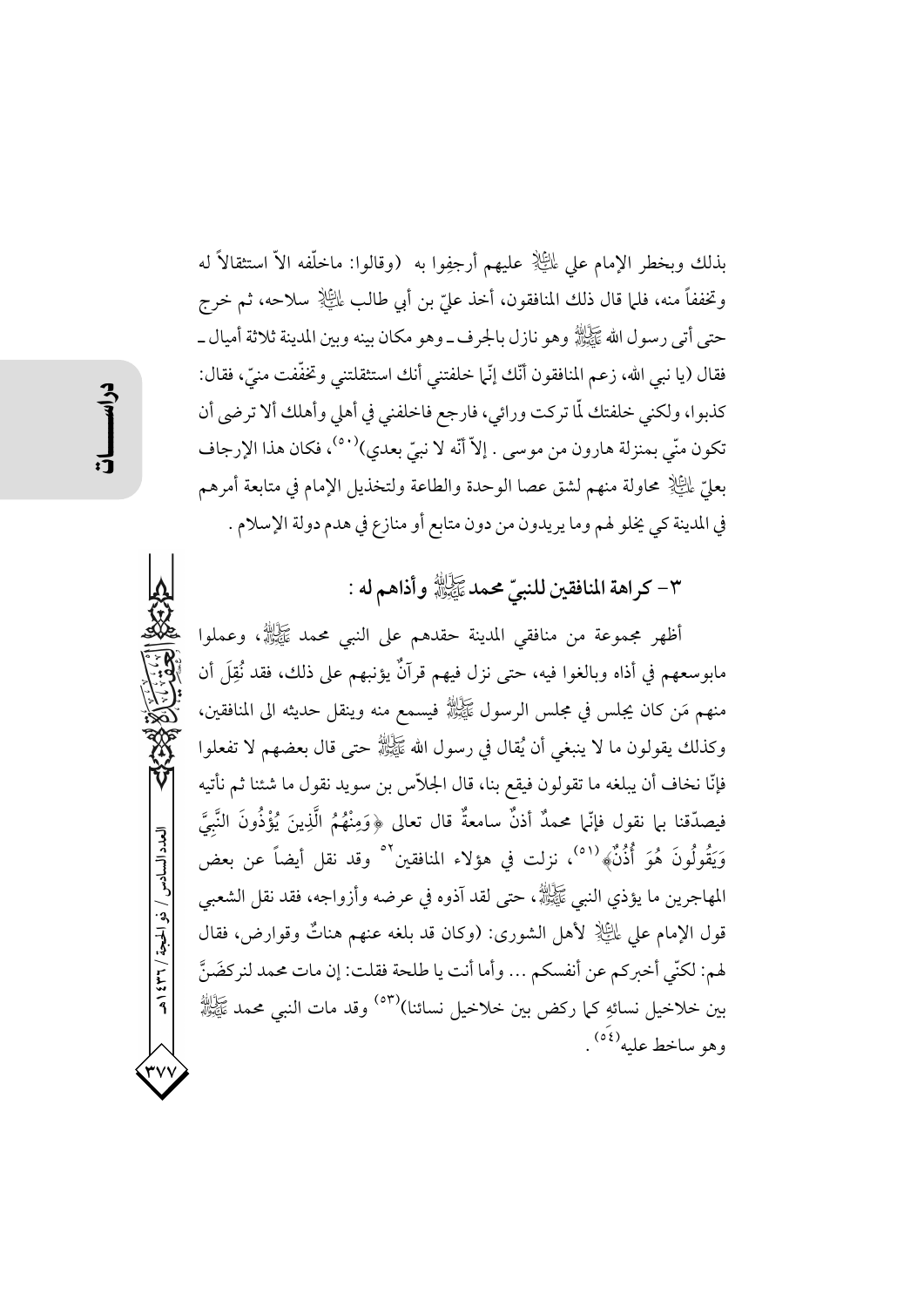٤ - اتصال المنافقين بالروم للإغارة على الإسلام :

مارس هذا الدور عدد من قادة المنافقين، يدفعهم الى ذلك رغبتهم في القضاء على الإسلام في عقر داره، ومن هذه المهارسات ما قام به بعض هؤلاء من الإتصال بالروم وتحشيد القوى ضد الإسلام، وقد نجح أبو عامر الفاسق في تأليب هرقل وملك غسان وغيرهم.

وكان هذا في اطار خطة شاملة وضعها المنافقون للقضاء على المسلمين والإغارة عليهم ومحاصر تهم من كل الجهات، وقد أعلنوا بأنهم (يضعون المسلمين بين خطرين داهمين ؛ خطر يأتي من قبلهم، فهم يهاجمونهم، فيصطلون مخلَّفي المسلمين إذ أخرجوا فإذا عادوا من تبوك، فإنَّ الأكيدر يلاحقهم، والمتخلفون في المدينة يهاجمونهم من جهة المدينة، والأكيدر يهاجمهم بمجموعة من الخلف، ويجده هرقل، وملك غسان من جهة الشام)<sup>(٥٥)</sup>، لكن الله سبحانه قد أفشل خطتهم وأذهب ريحهم وجرت الرياح بها لا يشتهونه نصرةً للإسلام والمسلمين.

والظاهر أنَّ هناك اتصالات لبعض الشخصيات الأخرى غبر أبي عامر الفاسق مع الغساسنة وغيرهم، فقد روى عن كعب بن مالك وهو أحد الثلاثة الذين خلّفوا في المدينة ۖ وقال فيهم تعالى: ﴿وَعَلَى الثَّلَاثَةِ الَّذِينَ خُلِّفُوا حَتَّى إذَا ضَاقَتْ عَلَيْهِمُ الْأَرْضُ بِهَا رَحْبَتْ﴾ <sup>(٥٦)</sup> حين قاطعهم النبي ﷺ والمسلمون، قد قال: (حينها أنا أمشي في سوق المدينة إذا بنبطي من أنباط الشام ممَّن قدم بالطعام يبيعه بالمدينة يقول: مَن يدلُّ على كعب بن مالك ؟ فطفق الناس يُشيرون له، حتى إذا جاءني دفع إليّ كتاباً من ملك غسان … فإذا فيه: أما بعد، فإنَّه قد بلغني أن صاحبك قد جفاك، فأقصاك ولم يجعلك الله بدار هوان ولا مضيعة، فإنْ تَكُ متحولا فالحق بنا نواسيك)<sup>(٥٧)</sup> وهذا الأمر في غاية الخطورة إذ يوحى بوجود اتصالات واسعة في المدينة مع أعداء الإسلام، وأن هؤلاء كانوا يتربصون بالإسلام الدوائر ويحاولون أن يفيدوا من أي حدثٍ في المدينة كي يُو قعوا الفتنة ويُضعفوا الإسلام.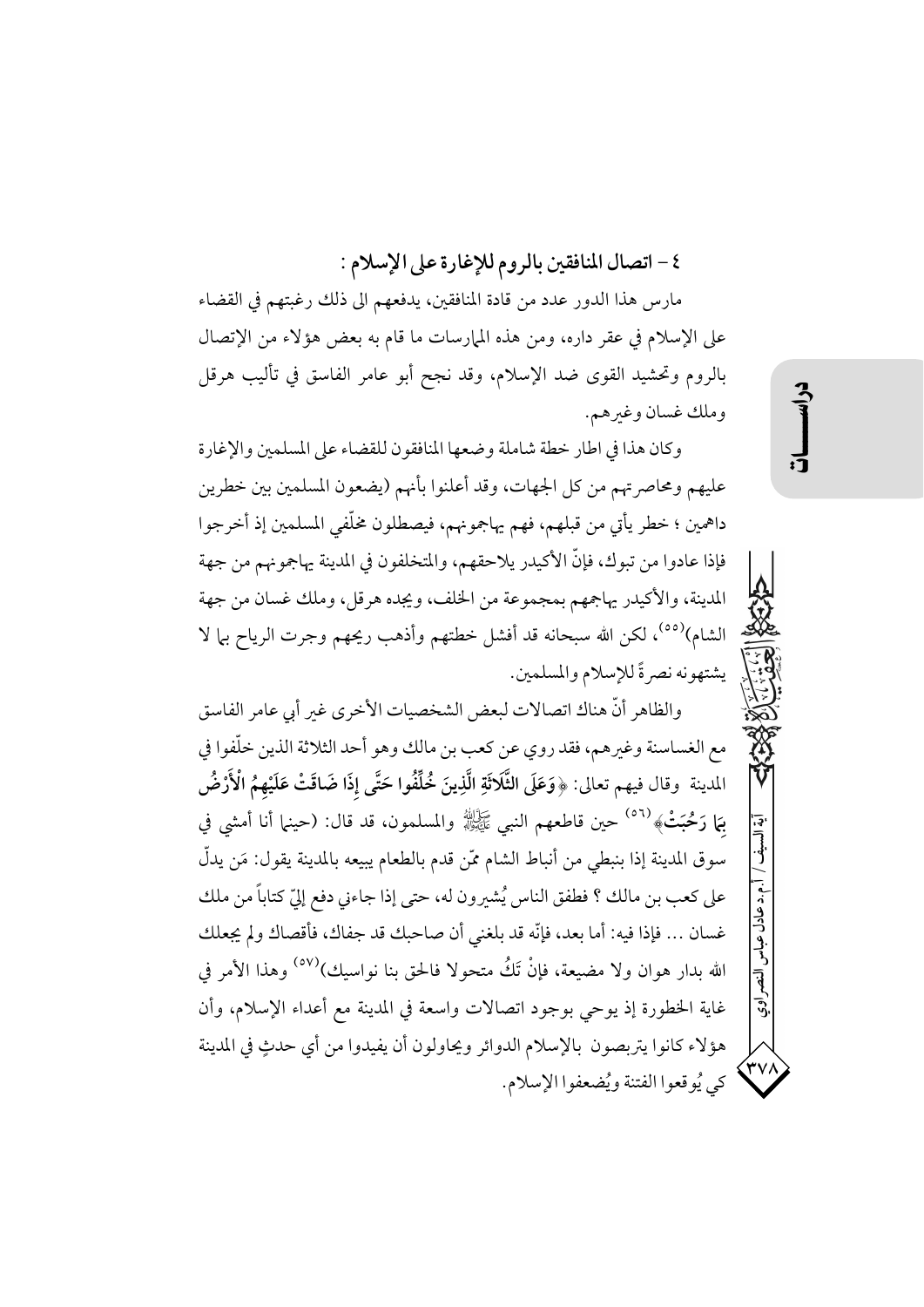٥- تآمر يهود المدينة على الإسلام والمسلمين:

لقد كان أناس من المنافقين يجتمعون في بيت سويلم اليهودي وكان البيت عند جاسوم، (يثبطون الناس عن رسول الله محمد ﷺ في غزوة تبوك، فعندما علم ﷺ بذلك بعث اليهم طلحة بن عبيد الله في نفرٍ من أصحابه، وأمره أن يحرق عليهم بيت سويلم ففعل طلحة)<sup>(٥٨)</sup>، ولعلَّ في فعل الرسول ﷺ ذلك ما يسوَّغه، وذلك أن اليهودي قد نقض عهده، فلم يبق له ولا لبيته حرمة، وأن في حرق البيت دلالة كبيرة وهي أن لا يكون عدم الحرق ذريعة لإثارة الشعور بأن البيت قد أُخذَ ظلمًا، وذلك تشكيك بصوابية فعل الرسول عَيَّاتِهُ ويتضمن خدشاً في هيبته وعدله.

# ٦ - محاولة اغتيال النبي محمد ﷺ والانقلاب على الإسلام:

لعلَّ هذه الحادثة هي أقصى ما كان بوسعهم أن يقوموا بها، وهي القضاء على شخص الرسول ﷺ، وكان ذلك عند رجوعه من تبوك، عند العقبة فلما بلغ رسول الله ﷺ تلك العقبة نادي مناديه للناس: أن رسول الله ﷺ أخذ العقبة فلا يأخذها أحد، وأسلكوا بطن الوادي فإنّه أسهل لكم وأوسع، فسلك الناس بطن الوادي إلا النفرالذين تآمروا على الرسول ﷺ فإتّهم اتبعوه، وكان عمار بن ياسر يأخذ بزمام ناقته وحذيفة بن اليهان يسوقها من خلفه، فيها رسول الله ﷺ يسير من العقبة إذ سمع حسّ القوم قد غشوه ، فنفَّروا ناقته ﷺ، حتى سقط بعض متاعه ويُقال أرادوا أن يقطعوا أنساع راحلته ثم ينتخسوا به فغضب الرسول ﷺ لذلك، وكان حذيفة قد ردهم فضرب وجوه رواحلهم، وعرفوا أنهم قد عرفهم الرسول ﷺ فانحطوا من العقبة وخالطوا الناس كي يخفي أمرهم واخْتُلِفَ في عددهم وأسمائهم<sup>(٥٩)</sup> ،وقال الإمام الباقر لِمَلِيَّالٍ (كانت ثمانية منهم من قريش وأربعة من العرب)<sup>(٦٠)</sup> ونزلت فيهم قوله تعالى ﴿ وَهَمُّوا بِمَا لَمْ يَنَالُوا﴾ (٦١). كانت هذه الحادثة تمثل مفترق طريق في الإسلام، إذ كشَّر فيه المنافقون عن أنيابهم، وما تخفيه دواخلهم، حقداً على الرسول ﷺ وطمعاً في

العدد السادس / ذو الحجة / ٣٦٦ هـ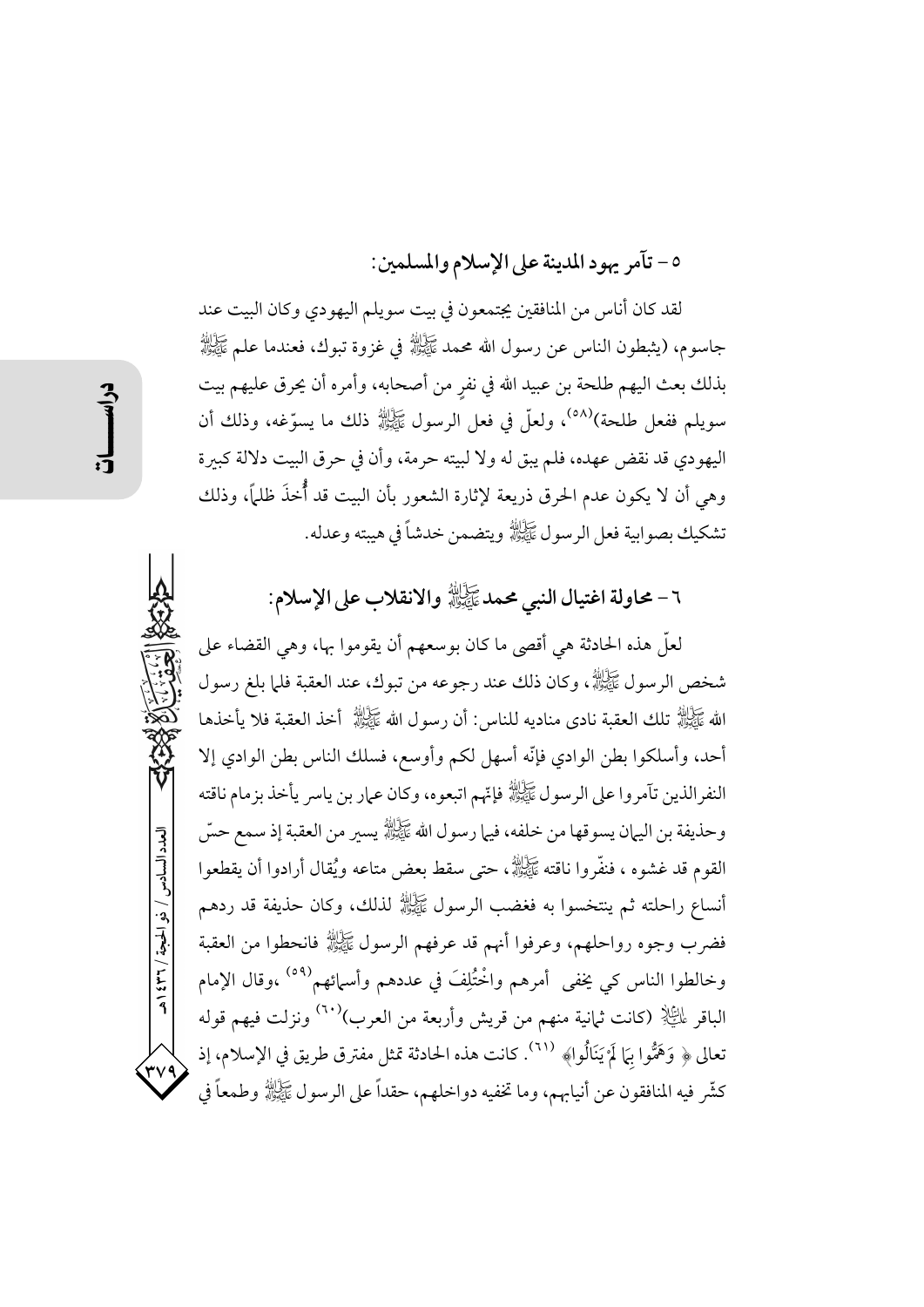السيطرة على مقدرات الدولة الإسلامية لكنّ أمَر الله أقوى من مؤامراتهم، فأسقطهم في الهوة وأرْجِعَ كيدهم الى نحورهم .

وفي مراجعة لمجمل هذه الظروف التي كان يعيشها النبي محمد ﷺ والمسلمون، يظهر مدى الخطورة التي تحيط بالدولة الإسلامية الفتية، وأن الحرب فيها لم تَستثن أحداً فيها ابتداءً من المسلم والمواطن البسيط، الى شخص القائد الأعظم الرسول ﷺ، لا لشيء إلاَّ بغضاً للإسلام وطلباً للكسب و للمصلحة الخاصة وإبقاء شعلة الكفر في جزيرة العرب.

إنَّ هؤ لاء الظلاميين لا يرقبون في المسلمين عهداً ولا ذمة إذا شعروا أو ظنوا أنَّ مصالحهم قد تتعرض الى بعض الضرر، لذا كانوا يُحيكون المؤامرات ليلاً ونهاراً، ولم يهدأ لهم بال في ذلك.

لذلك كان توجّه مضامين سورة التوبة ودلالتها باتجاه مواجهة هؤلاء النفر المنحرف الذين ارادوا أن يعبثوا بمقدرات دولة الإسلام ، فبعد أن قُمعَ الخطر الخارجي المتمثَّل بالروم والقبائل المتنصِّرة في بلاد الشام من دون قتال أُمِرَ ﷺ في هذه السورة المباركة بمجاهدة الخطر الداخلي وتنقية الأجواء مماّ أثبرَ من غبار، مع الحفاظ على العهود والمواثيق المبرمة مع القبائل العربية المشركة التي لم تنقض عهودها مع الرسول ﷺ، وكانت القبائل التي دخلت في الحلف هم بنو خزيمة من قبائل بكر، وبنو مدلج وبنو ضمرة وبنو الدئل، وهؤلاء كانوا قد دخلوا عهد قريش يوم الحديبية الى المدة التي كانت بين الرسول ﷺ وقريش، ولم ينقضها إلاَّ قريش وبنو الدئل من بكرٍ<sup>(٦٢)</sup> إذ عَدَت بنو بكر على خزاعة وهم ممّن دخل في حلف النبي ﷺ وظاهرتهم قريش بالسلاح حتى وفد عمرو بن سالم الخزاعي مع ثلةٍ من قبيلته على رسول اللهﷺ فانشد في حضر ته: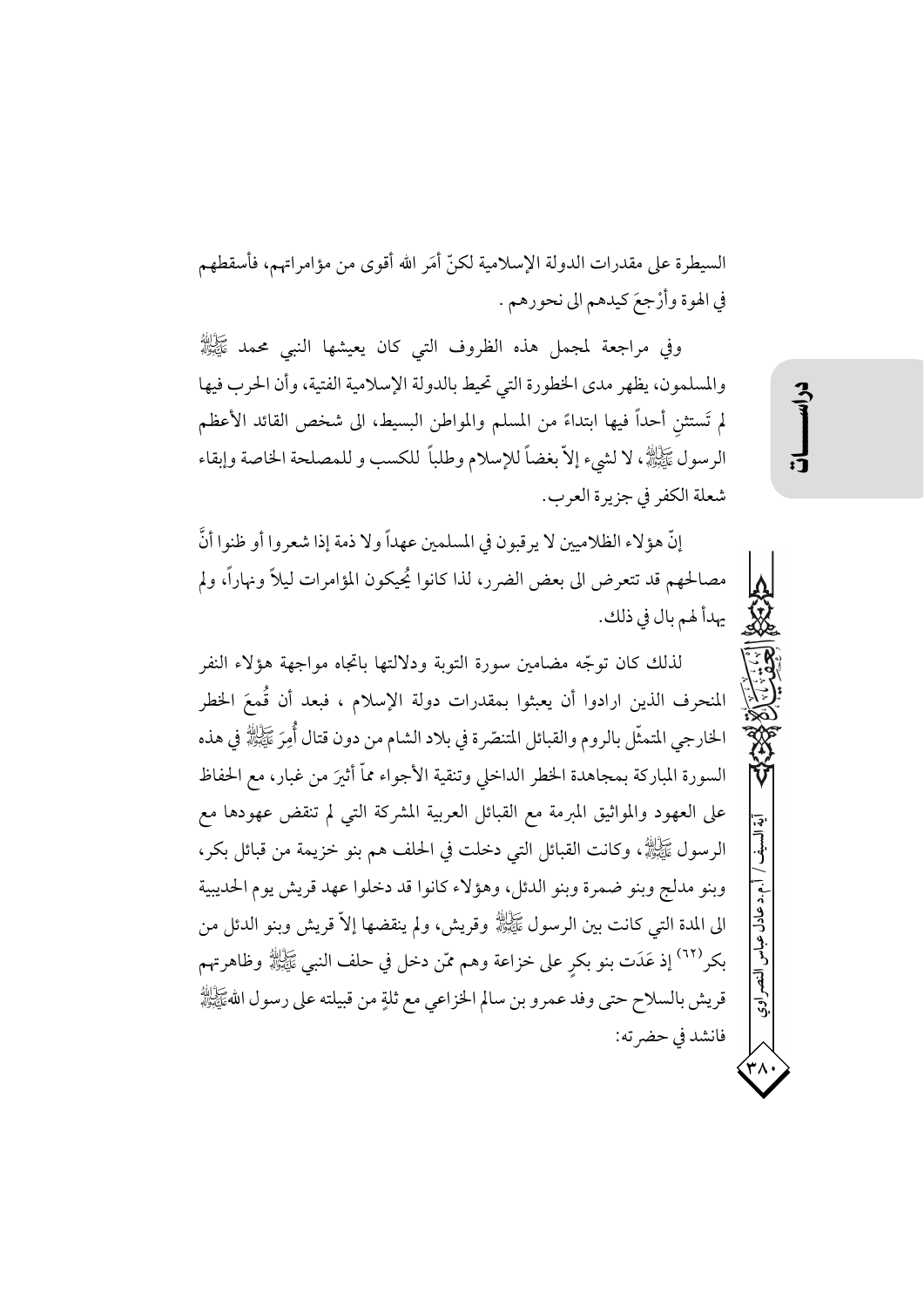حلفَ أمينــا وأبيــكَ الأتلـــدا لا هُـــــةٌ(٦٣) إِنِّي نِياشِـــددٌ محـــداً ونقضــــوا ذِمامــــــك المؤكَّـــــدا إنَّ قريشـــــأ أخلفـــــوك الموعــــــدا وقتــــــلونا زُكـعــــــاً وسجـــــدًّا هُ مُ بيِّ يَونا بِالحطيب هُ هُجِ أَا

فقال (عليه الصلاة و السلام): «لا نُصِرْتُ إن لم أَنصر كُم»<sup>(٢٤)</sup> .

وكذلك مجاهدة الخطر الأكبر من كل هذه الأخطار وهو المتمثل بالمنافقين الذين يُظهرون إسلامهم ويخفون كفرهم، وكان الرسول ﷺ لو لم يأخذهم لظاهر إسلامهم أصلاً، ولكن بعد أن انزاح الغطاء وكُشِفت المؤامرات، لم يبق له ﷺ مسوَّغ لذلك، فبدأ بالكشف عنهم واحداً واحدا أو مقاطعتهم وعدم الصلاة عليهم عند موتهم، وعدم الاستغفار لهم، ولم يستعمل السيف في رقابهم بل استعمل أساليب معنوية وطرقاً حضارية لردعهم عسيَ أن ينحرفوا عن طريق الضلالة الى طريق الهدي.

غير أنَّه ﷺ لم يعفُ عن المشركين من بني بكر الذين أعملوا السيف في رقاب المسلمين من خزاعة فواجههم بالأسلوب ذاته بعدما اعتدوا ونقضوا عهدهم، فكان ذلك مسوَّغاً له ﷺ في محاربتهم، أي إنَّ حربه لهم لم تكن لشركهم أبداً بل كان لخرقهم ونقضهم ما تعاهدوا عليه وإغارتهم على حلفائه وقتلهم وتشريدهم، لأن الإسلام لم يكن دين حرب، بل هو دين سلام ومحبة، ولكنَّهُ لا يعدو وسيلة السيف إذا كان هناك ما يدعو لها من أجل عودة الحق الى نصابه والاقتصاص من المعتدي بها يُناسب الذنب والجريمة، لا كما يتصرف اليوم ما يُسمى بالتيارات السلفية الجهادية من قتل وإرهاب لمجرد عدم اعتناق دين الإسلام، أو الاختلاف المذهبي في ديننا الحنيف، وكان ذلك بسببٍ من قراءتهم الخاطئة لآية السيف في الظاهر لقوله تعالى: ﴿ فَإِذَا انْسَلَخَ الْأَشْهُرُ الْحُرُمُ فَاقْتُلُوا الْمُشْرِكِينَ حَيْثُ وَجَدْتُمُوهُمْ وَخُذُوهُمْ وَاحْصُرُوهُمْ وَاقْعُدُوا لَهُمْ كُلَّ مَرْصَلٍ﴾ <sup>(٦٥)</sup>، وقولهم بأنها نُسخت كل آيات الموادعة والمصالحة مع غير المسلمين.

العدد السادس / ذو الحجة / ٣٦٤ هـ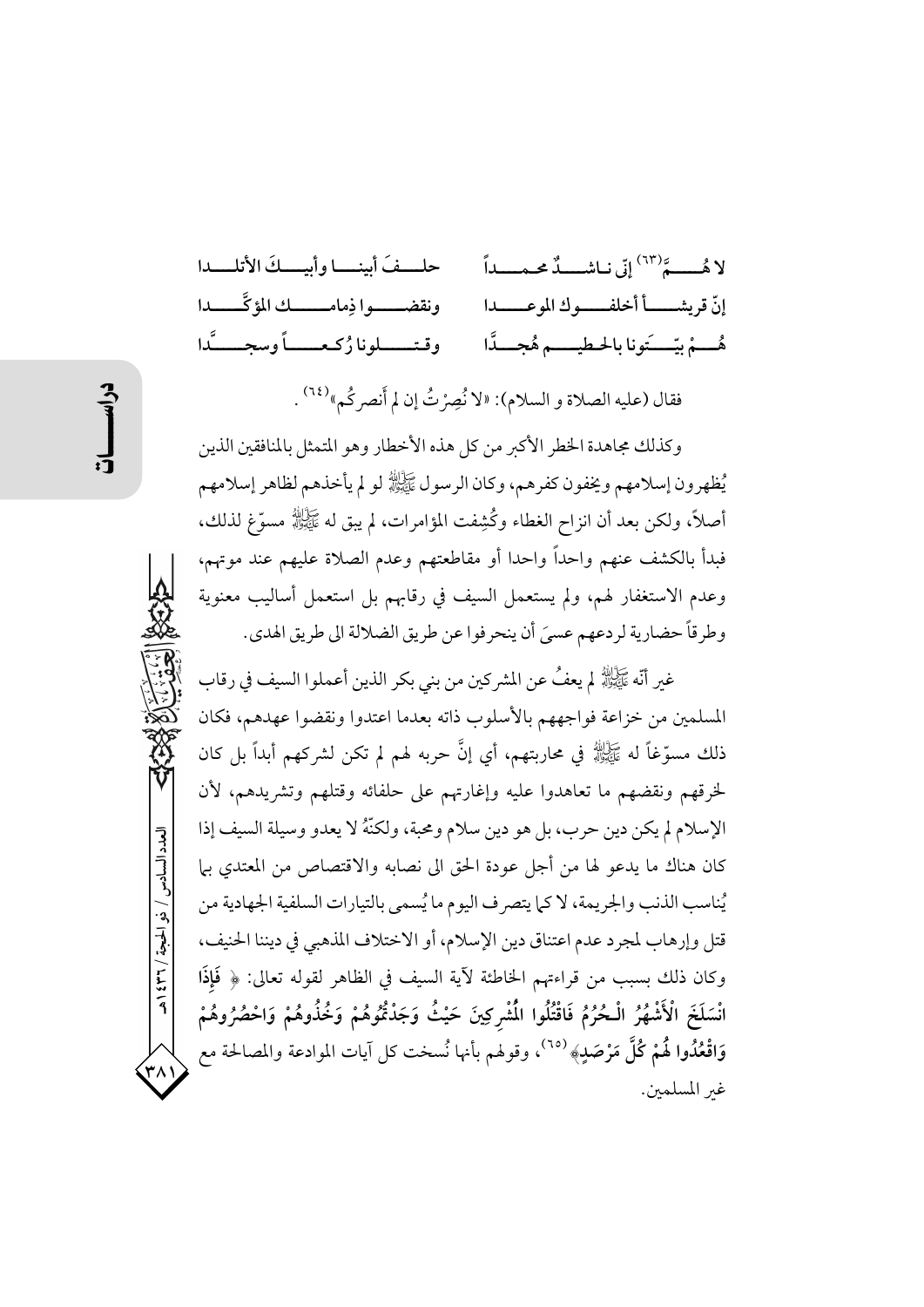ولو كان طريق النبي محمد ﷺ القتل لمجرد اعتناق غير الإسلام لما عفا عن المتآمرين على قتله وهدم دولة الإسلام، بل كان يوجههم لما فيه الخير، فقد روي (أن اثني عشر رجلاً من المنافقين ائتمروا فيها بينهم واجتمعوا على أمر مكيدة لرسول الله فأتاه جبريل فأخبره بها فقال لِلثِّالِ ۚ إنَّ قوماً دخلوا يريدون أمراً لا ينالونه فليقوموا وليستغفروا الله و ليعترفوا بذلك حتى أشفع لهم، فلم يقوموا، فقال رسول الله ﷺ مراراً ألا تقومون، فم يَقْم أَحدٌ منهم، فقال ﷺ قم يافلان، قم يافلان حتىَ عَدّ اثني عشر رجلاً فقاموا وقالوا كُنَّا عزمنا على ما قُلت ونحن نتوب الى الله من ظلمنا فاشفع لنا: فقال: الآن أخرجوا عنَّى أنا كنت في أول أمركم أطيب نفساً بالشفاعة فكان الله أسرع الى الإجابة فخرجوا عنه حتى لم يرهم )<sup>(٦٦)</sup> فنزل فيهم<sup>(٦٧)</sup> قوله سبحانه: ﴿وَمَا أَرْسَلْنَا مِنْ رَسُولٍ إِلَّا لِيُطَاعَ بِإِذْنِ الله وَلَوْ أَنَّهُمْ إِذْ ظَلَمُوا أَنْفُسَهُمْ جَاءُوكَ فَاسْتَغْفَرُوا الله وَاسْتَغْفَرَ هُمُ الرَّسُولُ لَوَجَدُوا الله تَوَّابًا رَحِيًا﴾ <sup>(٢٨)</sup>.

فجعل التوبة طريقاً لسلامتهم، ولم يستعمل السيف فيهم كي يرجعهم الى صوابهم، بل إنَّه ﷺ لم يقتلهم على نياتهم مع علمه انهم منافقون قد خرجوا عن ملة الإسلام بدليل قوله سبحانه: ﴿ لَا تَعْتَذِرُوا قَدْ كَفَرْتُمْ بَعْدَ إِيهَانِكُمْ﴾ (٢٩)، ووعدهم الله تعالى النار خالدين فيها لقوله سبحانه: ﴿ وَعَدَ اللَّهِ الْـمُنَافِقِينَ وَالْـمُنَافِقَاتِ وَالْكُفَّارَ نَارَ جَهَنَّمَ خَالِدِينَ فِيهَا هِيَ حَسْبُهُمْ وَلَعَنَهُمُ الله وَلَـهُمْ عَذَابٌ مُقِيمٌ» ```، فعاملهم بوصفهم مسلمين لقولهم الشهادتين، ولم يؤاخذهم بيا أخفت نياتهم، وقد أتبع هذا الأسلوب أمير المؤمنين عليّ ابن أبي طالب لِمَلَيْلٍا عندما أستأذنه طلحة والزبير في العُمرة فقال عليَّالٍا : (ما العُمرةَ تريدان، فحلفا له بالله أنها ما يريدان غير العُمرة فقال لهما: ما العُمرة تريدان، وإنها تريدان الغدرة ونكثا البيعة فحلفا بالله ما الخلاف عليه ولانكث بيعة يريدان، وما رأيُها غير العُمرة، قال فأعيدا البيعة لي ثانية، فأعاداها بأشدّ ما يكون من الأيهان والمواثيق، فأذن لهما، فلما خرجا من عنده، قال لمن كان حاضراً: والله لا ترونها إلاَّ فتنة يقتتلان فيها، قالوا: يا أمير المؤمنين، فمُر بردِّهما عليك، قال:

.م.د عادل عباس

اتضم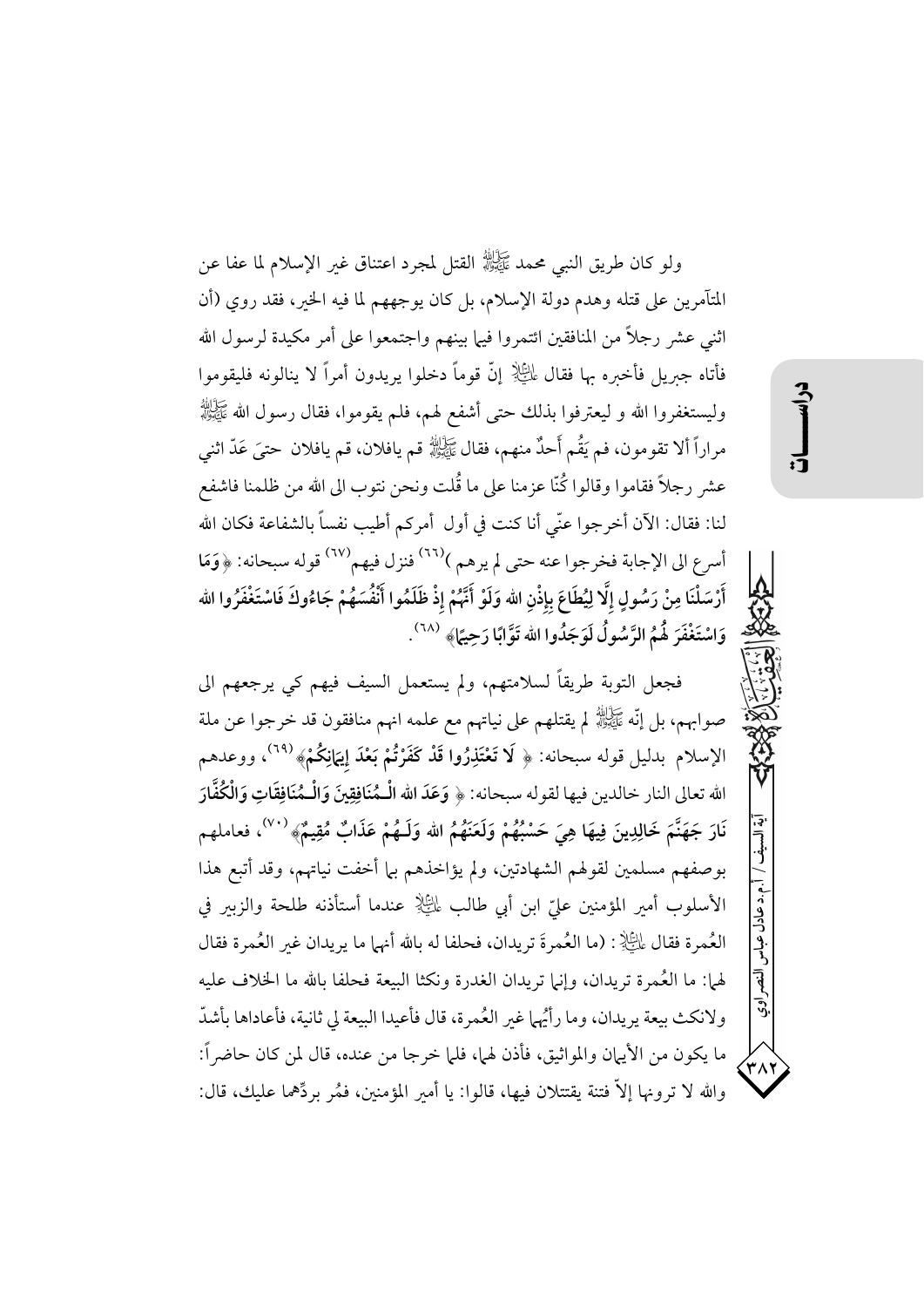ليقضيَ اللهُ أمراً كان مفعوٍ لا)``` لكنهما بعد أن خرجا منه لم يلقيا أحداً إلاّ قالا له: (ليس لعليّ في أعناقنا بيعة، وإنها بايعناه مكرهين، فبلغ علياً لِلتِّلاِّ قولها فقال: والله ما العُمْرةَ يريدان، ولقد أتياني بوجهي فاجرين، ورجعا بوجهي غادرَيْن ناكثين، والله لا يلقياني بعد اليوم إلاَّ في كتيبة خَشْناء يقتُلان فيها انفسهما، فبُعداً لهما وسحقاً)(٧٢).

إذن ما كان للإمام عليّ بن أبي طالب لِلتِّلِ ليواجهم بالحرب ويقرّر ذلك إلاّ بعد نكثها البيعة ونقضها العهد معه، وهذا الأسلوب في التعامل هو أسلوب القرآن الكريم ففي معاملة من لم ينقض العهد والميثاق قال تعالى: ﴿ إِلَّا الَّذِينَ عَاهَدْتُمْ مِنَ الْـمُشْرِكِينَ ثُمَّ لَمْ يَنْقُصُوكُمْ شئا وَلَمْ يُظَاهِرُوا عَلَيْكُمْ أَحَدًا فَأَقِوُّا إِلَيْهِمْ عَهْدَهُمْ إِلَى مُلَّتهمْ إنَّ الله يُحِبُّ الْـمُتَّقِينَ﴾ <sup>(٧٣)</sup>، فجعل الالتزام بالعهد تقوى إذ استثناهم الله تعالى من البراءة منهم، لحفظهم العهود، مع شركهم، ولم يعمل السيف في رقابهم.

إذن لم يكن في آية السيف دعوى لقتال أيٍّ مشركٍ لمجرد شركه كما يبدو ذلك لقصيري النظر، وإنها هي دعوى لتنقية الأجواء ممّا علق فيها من شوائب الغدر وعدم الالتزام بالمواثيق والعهود من خلال التظاهر على الإسلام والمسلمين من دون مسوّغ يدعو الى ذلك، مع أنَّ الرسول ﷺ لم يصدر عنه نقضاً لعهد أو ميثاق إلاَّ بعد أن يصدر من معاهِدِهِ ذلك.

ولو كانت آية السيف تدعو لقتال المشركين لشركهم فِلمَ استثنى منهم الذين لم ينقضوا عهدهم معه أو الذين تابوا من نفاقهم والمستجير من المشركين بالنبي ﷺ، بل أوصى به الله تعالى أن يسمع كلام الله ويبلغه مأمنه .

وفي هذا التفاتة رائعة حين جُعل سماع كلام الله تعالى حقناً لدم المشرك المستجير بِالنَّبِي ﷺ، وسَمَّاعِ الْقُرْآنِ هُوَ حَوَارٍ بَيْنَ الْعَبْدِ وَرَبُّهِ، وَفِي هَذَا دَعُوِي لِلْحَوارِ لَا للعنف.

العدد السادس / ذو الحجة / ٣٦٦ هـ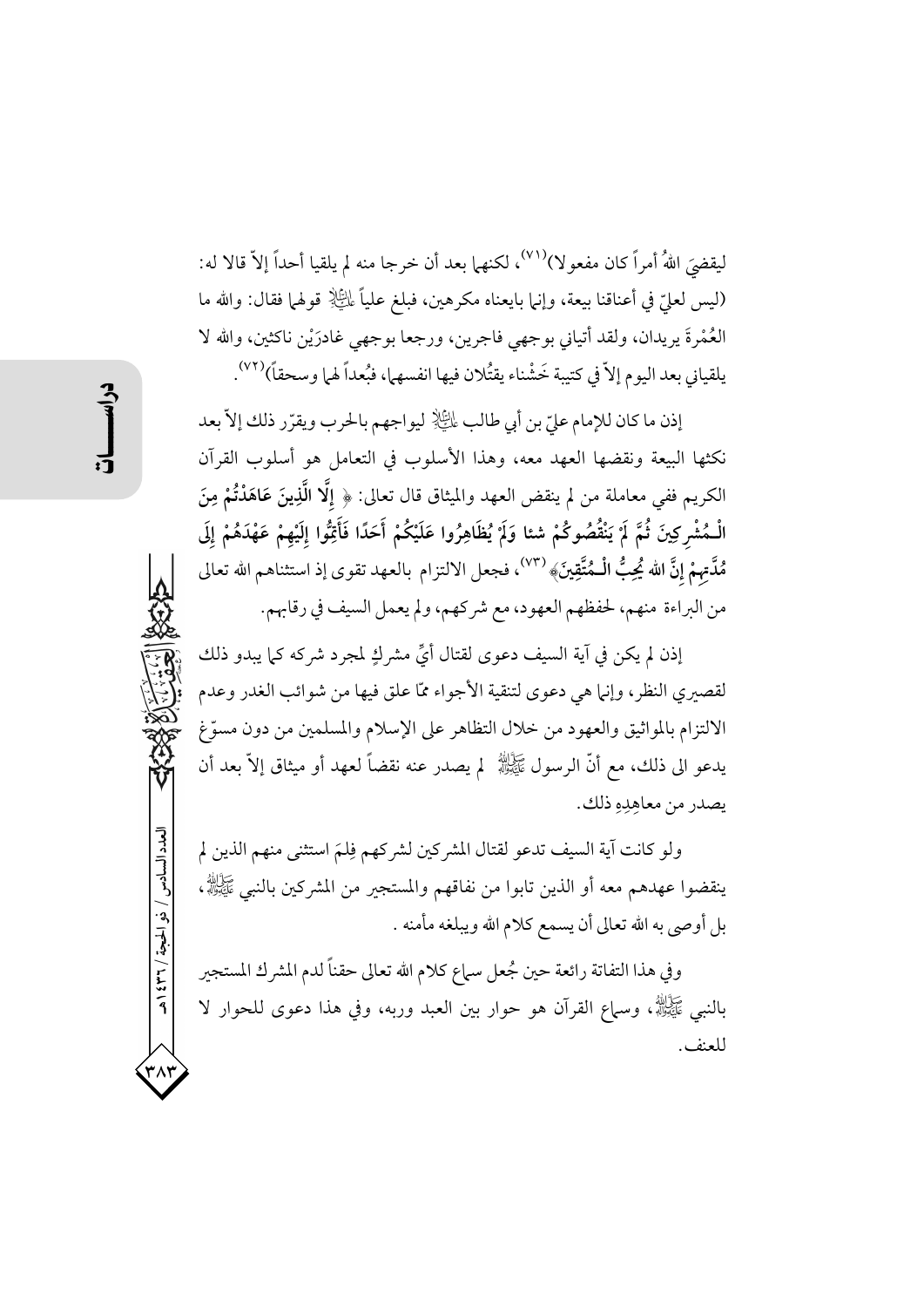الأثر الدلالي في تداعيات الأحداث في آية السيف :

مجمل الأحداث التي صاحبت نزول سورة التوبة لها أثرها الدلالي والمعنوي في صياغة بناء السورة لغوياً أسلوبياً، كما أوضحتُ ذلك من قبل، إلاَّ أنَّ لآية السيف خصوصيتها الدلالية المتمثَّلة في قوله سبحانه: ﴿فَإِذَا انْسَلَخَ الْأَشْهُرُ الْحُرُمُ فَاقْتُلُوا الْـمُشْرِكِينَ حَيْثُ وَجَدْتُمُوهُمْ وَخُذُوهُمْ وَاحْصُرُوهُمْ وَاقْعُدُوا لَـهُمْ كُلَّ مَرْصَدٍ فَإنْ تَابُوا وَأَقَامُوا الصَّلَاةَ وَآتَوُا الزَّكَاةَ فَخَلُّوا سَبِيلَهُمْ إِنَّ اللهَ غَفُورٌ رَحِيمٌ﴾ <sup>(٧٤)</sup>، وقد اختلف العلماء والمفسر ون في توجيهها بسبب من الاتجاه العقدي والفكري لهم، لأنَّ المباني الفكرية لها أثرها الواضح في توجيه المعنى، وخاصة فيها يتعلَّق بفريضة الجهاد، إذ عَدّ بعضهم هذه الآية قد نسخت كثيراً من أحكام الموادعة والمصالحة، فعدّوا عدم العمل بها إيقافاً لفريضة الجهاد في الإسلام، لذا فإنهم قد أخذوا يتلمَّسون الأعذار والحجج في إيجاد الوسيلة التي تخرجهم من شباك التناقض الذي تصوَّروه في القرآن الكريم، بسبب من قلة التدبرِّ في الآيات الداعية الى الجهاد أو الموادعة ۖ ولأجل إيضاح الدلالة التي تتوخَّاه الآية المباركة لابُدَّ من تحليل تراكيبها البنائية ودراستها وبيان العوامل التي شيّدت بناءها، ولعلّ العامل اللغوي هو الأنسب هنا في التعامل مع هذه الآية المباركة لابتعاده عن المشاكل العقدية والفكرية التي قد ينزلق بسببها كثئرٌ من المفسرين، فيصورون مضامين الآية بها يتفق مع أهوائهم، لأنَّ الإنسان بطبعه ميَّال الى مكنوناته الفكرية والعقدية في تفسير أيٍّ نصٍّ لغوي أو ديني .

لذا كان الأسلم هنا اتباع طريق اللغة في كشف مضامين الآية المباركة وإبعاد شبح القتل عنها ونسخ آيات الموادعة، لمجرد الشرك ؛ من خلال استعمال أدوات اللغة والنحو، فضلاً عن مناسبة الأحداث التأريخية التي تحدَّد مسار هذه الأدوات في بناء النص القرآني .

إنَّ براءة آية السيف من إيقاع القتل لمجرد عدم الإيهان بالإسلام تتجلى في أمور كثيرة سأعرض لها بالتفصيل من خلال تحليل الآية الكريمة بالنقاط الآتية : .د عادل عباس

اتضم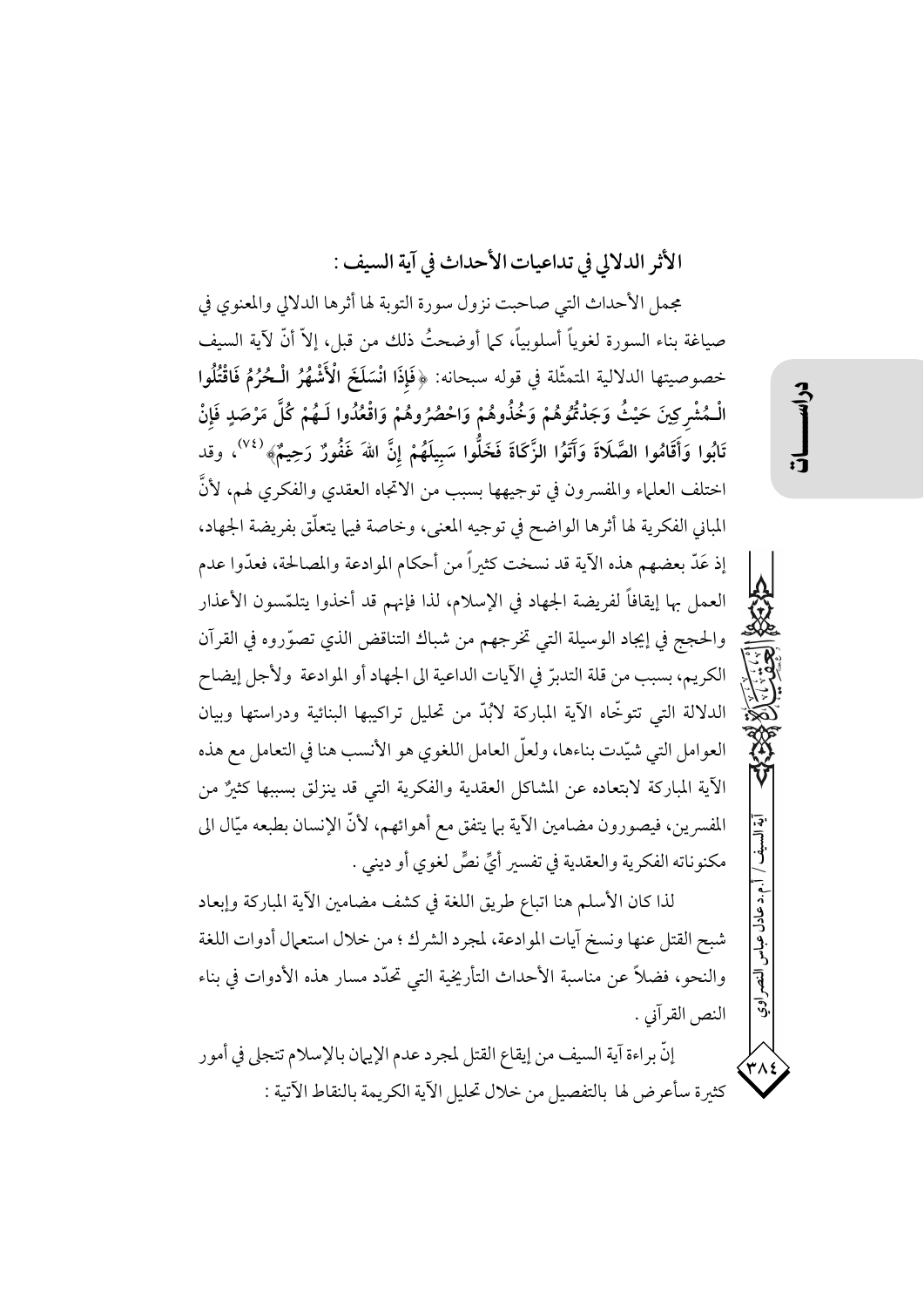## ١ ـالالتزام بحرمة الأشهر الـحُرم :

جاء في قوله تعالى: ﴿فَإِذَا انْسَلَخَ الْأَشْهُرُ الْحُرُمُ﴾ ابتداء الكلام بالشرط في (إذا) وهي في الأصل تستعمل للمقطوع بحصوله ولكثير الوقوع<sup>(٧٥)</sup>، أي لابُدّ من أن ينسلخ الأشهر الحُرُم، ومعنى الإنسلاخ (خروج الشيء مما لاَبَسُه، وأصله من سلخ الشاة، وهو نزع الجلد عنها)<sup>(٧٦)</sup>، وفي هذا الخروج شيء من صعوبة بسبب من الملابسة والممازجة بين الجلد وما تحته، وبهذا يشير تعالى في الآية الى شدة التصاق العرب والمسلمين بحرمة هذه الأشهر وعدم إيقاع القتال فيها .

ولو كان أمر الحُرمة في هذه الأشهر ليس بالمُهم لما عَبَّر عن انقضائها بالانسلاخ، ولقال: فإذا انقضت الأشهر الحرم، إلاَّ أنَّ الانقضاء يختلف في دلالته عن الانسلاخ، فالانقضاء هو مجرد ذهاب الشيء وانصر افه<sup>(٧٧)</sup>، ولا يدلُّ على شدة ملامسة والتصاق، لذا فالتعبير عن مرور الأشهر الحُرم بدلالة الانقضاء لا تُعير عن شدة التحام العرب و المسلمين بالحرمة المفروضة فيها وقوع القتال، في حين أنَّ التعبير عن ذلك بالانسلاخ أجدي ويكون أشدَّ تعلّقاً بالالتزام بعدم وقوع القتال فيها.

إنَّ دلالة الانسلاخ هذه تُعَدُّ واحدةً من دلالات آية السيف والتزامها بعدم إراقة الدماء في الأشهر الحُرم، ولو أراد التساهل فيها لأبدل الانسلاخ بلفظة أخرى كالانقضاء الدالة على مجرد المرور العابر غير العابئ بها وضعَ من قواعد والتزامات فُرضِت على العرب كافة والزمهم التقيّد بها وعدم مخالفتها، وهذا ممّا يشير الى وضع الحواجز أمام إراقة الدماء في النظر القرآني.

٢ ـ تخصيص لفظ «المشركين» وعدم عموميتها في قوله تعالى: ﴿فَاقْتُلُوا الْـمُشْركِينَ﴾ .

الذين قرأوا الآية المباركة قراءة سطحية وبلا تدبّر وقعوا في وهم التعميم بدلالة «المشركين» على أنَّها شاملة لكلِّ من لا يُؤمن بالله تعالى، في حين أن الواقع اللغوي

العدد السادس / ذو الحبجة / ٣٦ / ٤٣٩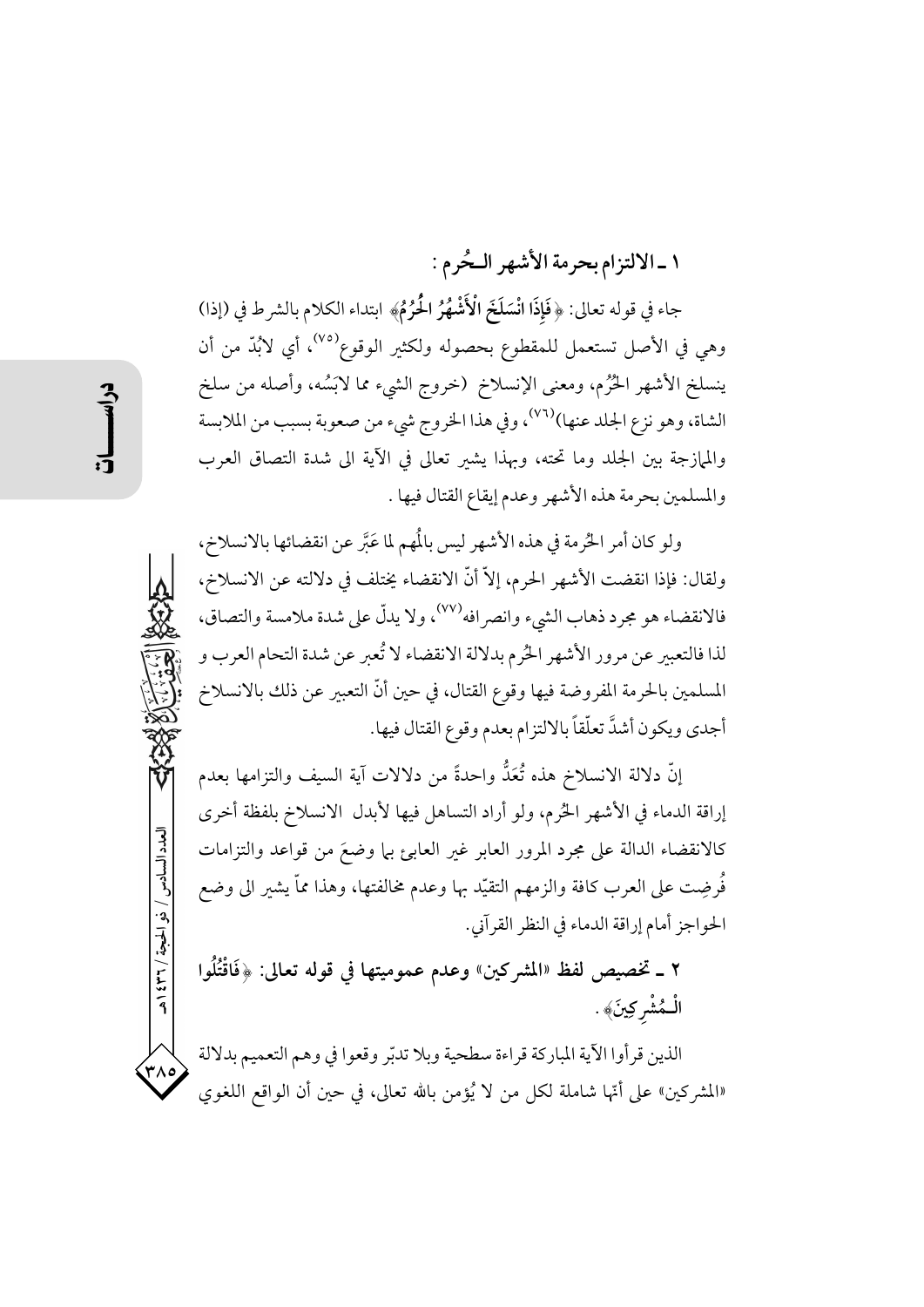ومن خلال دراسة البُعد التأريخي لوقائع نزول سورة التوبة تُظهر لنا خلاف ما يراه السطحيون و النصيُون في تفسير لفظة (المشركين) .

إذ إنَّ (أل التعريف) هذه تفيد التخصيص، أي: تعيين واحد أو مجموعة معروفة من أفراد الجنس (كقولك: «أقبل الرجل» و «اشتريتُ الكتاب» و لا تقول ذلك إلاَّ إذا كان المخاطب يعرف الرجل، أما أن يكون رآه أو جرى حديث معه أو نحو ذلك، و لا تقول ذلك ابتداءً فلا تقول لمخاطبك «أقبل الرجل» وهو لا يعرفه، ولم يجرٍ له سابق ذكر)<sup>(٧٨)</sup>، فالمشركون معروفون لدى المخاطبين من المؤمنين في آية السيف، ومحدَّدون في صفاتهم، إذ ليس كل مشرك مشمول في هذه الآية، لأنَّ (أل) التعريف قد أفادت تخصيصاً، وهذا مما ينفي وقوع النسخ لآيات الموادعة بهذه الآية، وأنّ التخصيص غير النسخ .

ولو أراد عموم المشركين من غير تخصيص لعُبَّرَ عن ذلك مثلاً بالقول: (أقتلوا مَنِ أشركِ) أو (اقتلوا الذين أشركوا)، فالمراد مِنْ (الذين، مَنْ) كل من صدر منه الشرك فهو مشمول بالقتل، لأنَّ (الذين) من ألفاظ العموم<sup>(٧٩)</sup>، وكذلك (مَنْ) فهي تحتمل أن تكون نكرة موصوفة'<sup>٨٠)</sup>، والنكرة دالة على العموم، فإذا عُبِّرَ عن المشركين بها، فالاحتهال أن يدلاُّ على عموم المشركين، وعندئذٍ يكونون مشمولين بالقتل، لكن عندما عُبَّرَ عنهم بلفظ (المشركين) أفاد تخصيصاً لهم، أي قصد مجموعة منهم، وهم الذين نقضوا العهد والميثاق الذي وقع بين الرسول ﷺ ومن حالفه من قبائل العرب من نحو خزاعة، وبين قريش ومن حالفهم في ذلك من نحو بكر وغيرهم، فالمشركون المذكورون في آية السيف مخصّصون .

إذن إرادة تعميم مفهوم المشركين الذي يُوْقع القتل في كُلِّ مشركٍ سواء منهم مَنْ نَقَضَ العهد أم لم ينقضه تعني الخروج عن قواعد اللغة وفنونها التي تعارف عليها العرب فيها بينهم، وكان القرآن ضميناً لها و أميناً على تطبيقها بأفضل مماّ عليه العرب في ذلك . م.د عادل عباس

اتع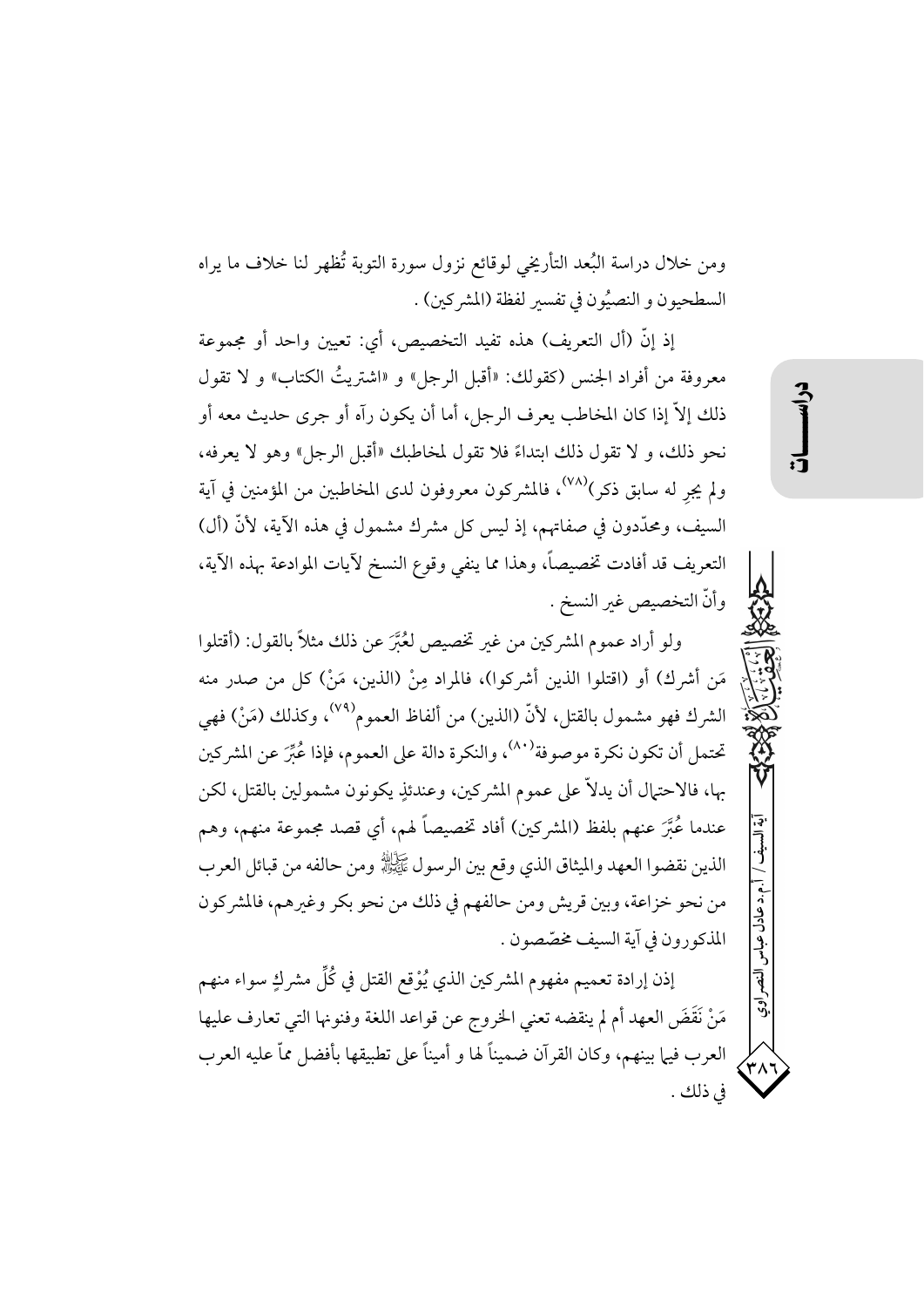لقد وقع السيوطي (توفي سنة ٩١١ هـ) في وهم عندما عَدَّ قوله سبحانه ﴿فَاقْتُلُوا الْـمُشْرِكِينَ﴾ في العام بسبب التعريف ب (أل) وهي عنده تُعَدُّ من ألفاظ العموم في هذه الموضع<sup>(٨١)</sup>، من دون أنْ يقدّم دليلاً على ذلك، كما فعل في قوله سبحانه: ﴿ إِنَّ الْإِنْسَانَ لَفِي خُسْرٍ﴾ (٨٢)، فقال: (أي: كُلّ إنسان بدليل ﴿إِلَّا الَّذِينَ آمَنُوا﴾ (٨٣) (٨٤)، في حين أن آية السيف لم تستثنِ منهم أحداً لأنهم مجموعة معروفة لديهم .

فضلاً عن ذلك، إنَّ البعد التأريخي المتمثل بالحوادث التي رافقت النزول قد حدّدت هؤلاء المشركين، وهم الذين نقضوا العهد والميثاق مع الرسول ﷺ وحلفائه، حتى استجار به بنو خزاعة، فقال ﷺ عند ذاك: (لا نُصرْتُ إن لم أنصركُم)<sup>(٨٥)</sup> .

لذا فالنص القرآني المبارك لم يجعل لفظ المشركين لفظاً مطلقاً، فالحدث المرافق لذلك قد حدّد هوية هؤلاء المقصودين بالقتل دون غيرهم.

علاوة على ذلك أنَّ هذا التحديد في القتل قد ظهر واضحاً في الآية ذاتها عندما أردفها بقوله سبحانه :﴿ وَإِنْ أَحَدٌ مِنَ الْـمُشْرِكِينَ اسْتَجَارَكَ فَأَجِرْهُ حَتَّى يَسْمَعَ كَلَامَ الله ثُمَّ أَبْلِغْهُ مَأْمَنَهُ ذَلِكَ بِأَنَّهُمْ قَوْمٌ لَا يَعْلَمُونِ﴾ (^^)، فجعل الاستجارة بالرسول ﷺ صوناً للمشركين من القتل، وأنَّ سماعه للقرآن الكريم حاقن لدمه، ثم أمر تعالى نبِّيه الكريم أنَّ يُبلغَ المشركَ الموضع الذي يأمَنَ فيه، ليحدَّ من القتل وسفك الدم، وإن كان المستجير ممَّن نقضَ العهد والميثاق .

٣ ـ تحديد مكان المشركين في قوله تعالى: ﴿ حَيْثُ وَجَدْتُّمُوهُمْ﴾ :

الضمير (هم) يعود في هذا المقطع من الآية الكريمة على المشركين المعلومين لدى المسلمين، وإنَّ (حيثُ) والفعل (وجد) كلاهُما يدلا على المكان والظرفية، قال ابن هشام في (حيثُ): (هي للمكان اتفاقاً )<sup>(٨٧)</sup>، وأما الفعل (وَجَدَ) فقال الزمخشري: (وُجِد الشيء وجوداً خلاف عُدِمَ )<sup>(٨٨)</sup>، أي إيجاد الشيء بعد فقده وضياعه، هذه

العدد السادس / ذو الحجة / ٣٦ ٤ ٩ هـ

۳۸۷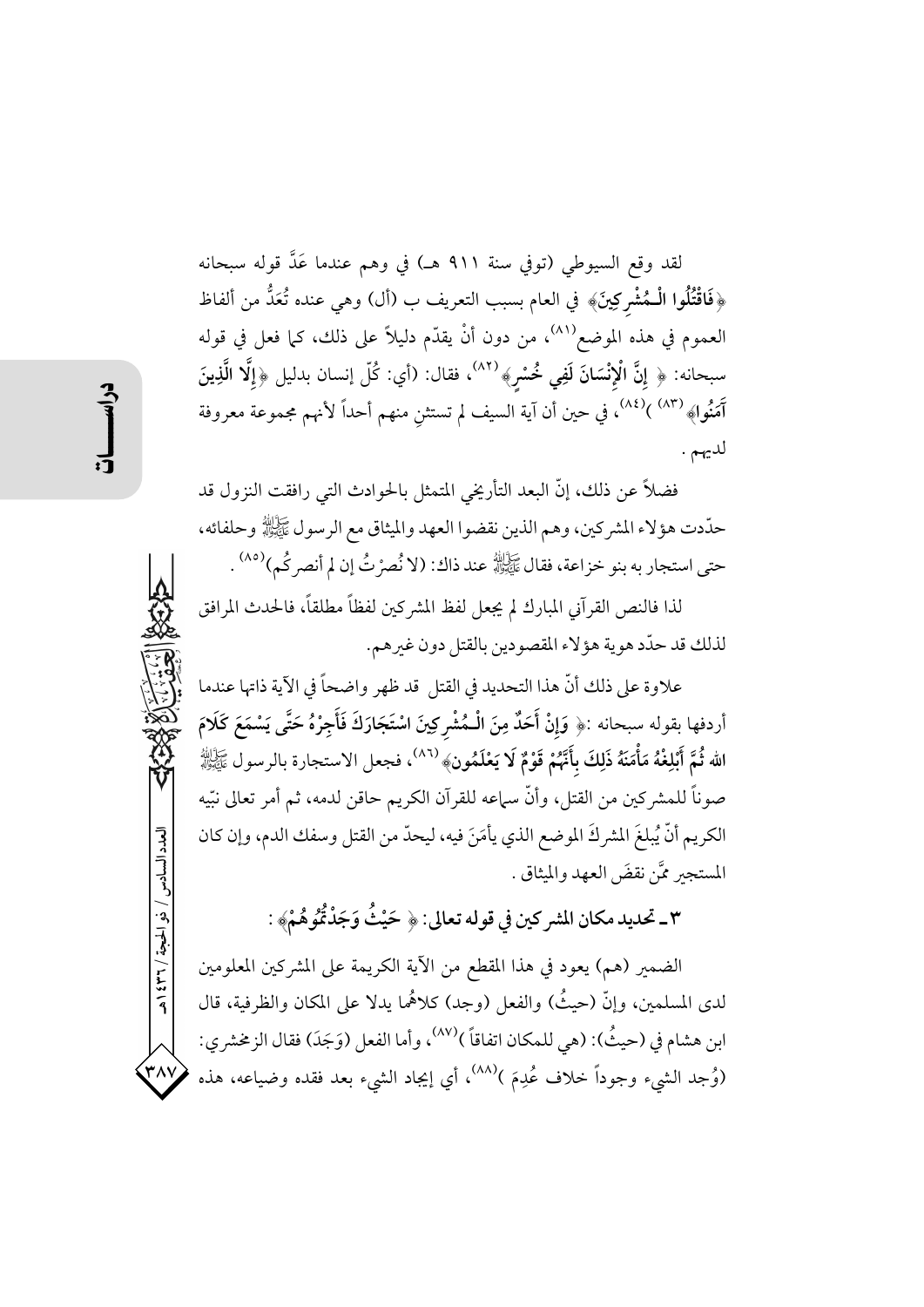الدلالة تُوحي أن الشيء الذي وُجدَ بعد ضياعه كان معروفاً، وليس بخافٍ على مَنْ فقده وأضاعه ثم ألفاه .

من هذا نستدل أنَّ المشركين الذين يُبْحَثُ عنهم معروفون وليسوا بخافين، ولو كانوا غبرَ معروفين فليس باستطاعة الذين يبحثون عنهم أن يلاقوهم أو يُوجدوهم، وعند ذاك سيكون البحث عن كلِّ مشركٍ دون تحديد هويته كي يُوجِدوا ضالتهم، فتكون دلالة المشرك دلالة عموم لا خصوص .

بيد أنَّ تحديد المشرك من حيث موضعه، فيه دلالة معرفة به لا إنكار، لذا فإنَّ دلالة المكانية والظرفية في هذا المقطع من الآية تأخذ بنا إلى أنَّ هؤلاء المشركين مخصوصون، لا عموم مَن أشرك بالله سبحانه لقد حمل ابن هشام (توفي سنة ٧٦١هـ) هذا المعنى في قوله تعالى: ﴿ اللهُ أَعْلَمُ حَيْثُ يَجْعَلُ رِسَالَتَهُ﴾  $^{(\wedge \wedge)}$  فقال: (إذ المعنى أنّه تعالى يعلمُ نفس المكان المستحقَّ لوضع الرسالة فيه، لا شيئاً في المكان )<sup>(٩٠)</sup>، وذلك أنَّ دلالة (حيث) المكانية قد حدَّدت مكان موضع الرسالة، وهذا المعنى نجده في قوله سبحانه: ﴿حَيْثُ وَجَدْتُمُوهُمْ﴾ أي: اقتلوا المشركين المخصوصين مكان وجودهم وإقامتهم، أي: بين ظهراني قبيلتهم و عشيرتهم وأهلهم ممَّن لم ينقضوا العهد أو يقتلوا المسلمين بعد الميثاق، وفي هذا تخصيص لهم وبيان، لا عموم مَنْ أشرك بالله تعالى، إذ نجد أنَّ مَن في القبيلة مَن لم يخرج عن العهد والميثاق، فهم غير معنيّين بهذا الأمر وإن خرج بعضهم على ذلك .

٤ \_ دلالة المنع والتضيق والرصد في قوله تعالى: ﴿ وَخُذُوهُمْ وَاحْصُرُوهُمْ وَاقْعُدُوا لَـهُمْ كُلَّ مَرْصَدٍ﴾ فقد وردت في هذا المقطع من الآية المباركة الأفعال (أخذ، حَصَرَ، قَعَدَ) بصيغة الأمر لمواجهة المشركين بكل قوة وصرامة و وسيلة، إذ جاء الفعل (أخذ) بمعنى المنع والتقيد، قال ابن منظور: (يُقال: أخذتُ على يد فلان إذا منعتهُ عمَّا يُريد أن يفعله كأنَّكَ على يده)<sup>(٩١)</sup> ممسك فيه ومقيّده عمّاً يُريد أن يفعله (فالأخذُ في

 $\left\langle \mathbf{r}\wedge\mathbf{r}\right\rangle$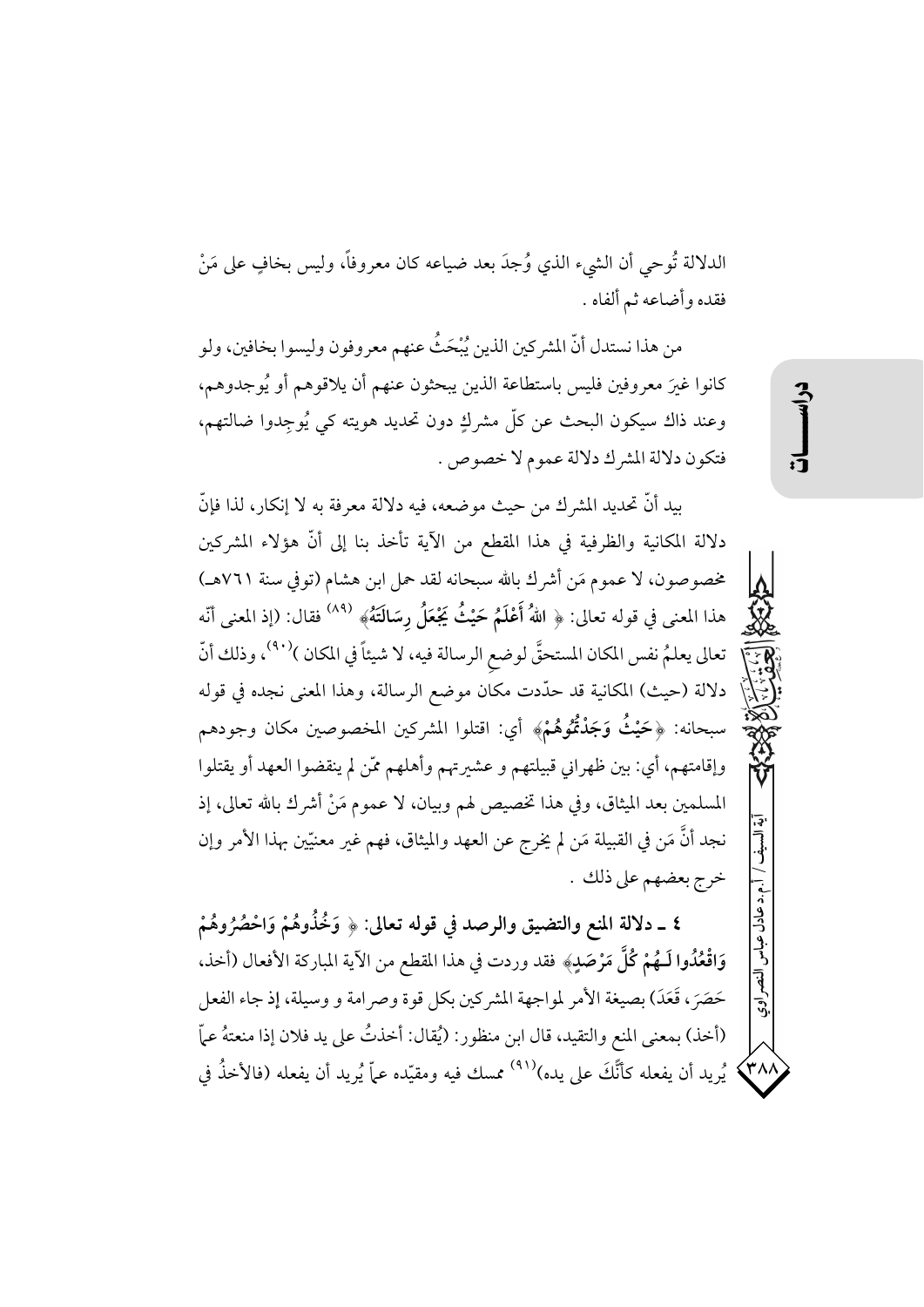معناه اللغوي يتضمّن معنى القوة بدلالة التمكّن )<sup>(٩٢)</sup>، أي: إعمال القوة، فضلاً عن حصرهم في أماكنهم بدلالة (أحصروهم) (أي: ضيّفوا عليهم )<sup>(٩٣)</sup> في أماكنهم ومحل سكناهم، مع ترصّدهم بالقعود لهم في كلَّ مرصد<sup>(٩٤)</sup> لقوله سبحانه: ﴿ وَاقْعُدُوا لَهُمْ كُلَّ مَرْ صَدِ﴾ .

إنَّ الأفعال الثلاثة تُشير صراحة الى تحديد مكان تواجدهم، فلو كانوا غير مخصَّصين وغير معروفين لما حَدَّد أماكنهم ووضع لهم المراصد، فدلالة الأفعال قد خصّصت المشركين المطلوبين في هذه الآية المباركة لا عمومهم .

إذن دلَّت مجملٍ ألفاظ هذه الآية الكريمة على تخصيص لفظ المشركين لا تعميمها كما ذهب الى ذلك بعض من المفسرين وعلماء النسخ .

بيد أنَّ القراءة العابرة وغير المتدبِّرة تُوقع في مأزق الانحراف عن هذه المضامين الى قضية قتل كُلُّ مَنْ أشرك بالله تعالى، لا لذنب آخر، في حين أنَّ الله تعالى يدعو الى التسامح ورأب الصدع بين أبناء الآية الواحدة وإنْ اختلفت أديانهم ومذاهبهم وتوجهاتهم العقديّة والفكرية.

الخاتمة

توصّل البحث الي عدّة نتائج ندرجها فيما يأتي:

١ \_ إن دراسة البعد التأريخي لسورة التوبة مهمٌ لبيان المضامين والأفكار في هذه السورة ، وإنَّ اغفالها سيُوقع الدارس في حالة عدم التدبّر في فهم النص القرآني وهذا ممَّا يؤدي الى الفهم الخاطئ لمدلولات السورة ، كما وقع في ذلك النصيّون .

٢ ـ إنَّ التركيب اللغوي والبنائي في سورة التوبة وخاصة آية السيف منها يوحي بكثير من الإضاءات الى براءة هذه السورة من القتل غير المسوّغ له .

/ ذو الحجة / ٢٦١ / هـ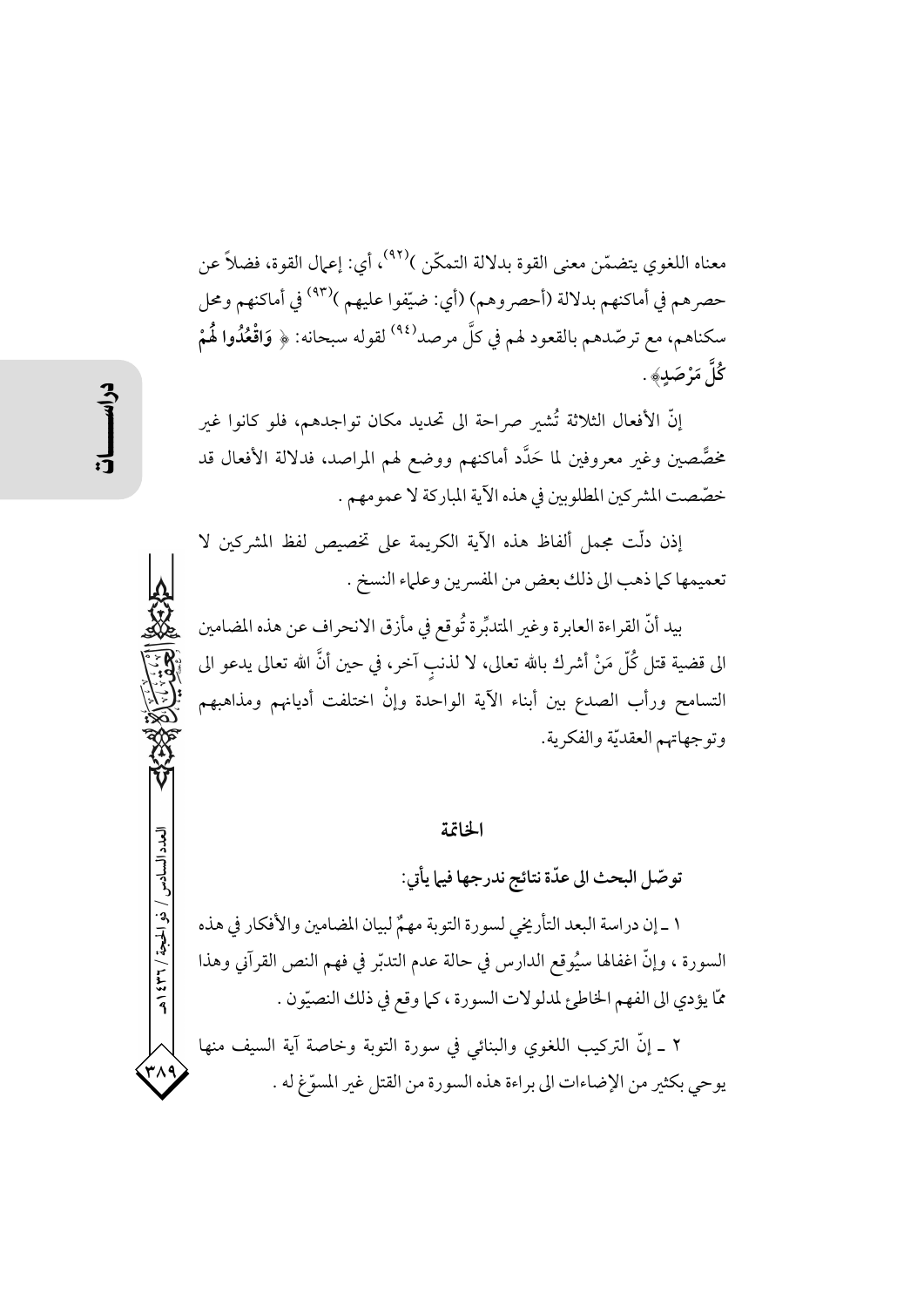٣ ـ إنَّ وقوع كثير من العلماء في وهم الفهم الخاطئ لبعض تراكيب آية السيف أخذ بأيديهم الى القول بغياب فريضة الجهاد، أو تغييبها وعدم العمل بها، فضلاً عن عدم ربط الأحداث والوقائع التي صاحبت نزول السورة مع التركيب اللغوي لمجمل السورة وخاصة آية السيف .

٤ ـ الخلط بين مفهومي التخصيص والنسخ في آية السيف أدّى الى الإختلاف في كون آية السيف ناسخة لآيات الموادعة في حكمها أو هي مخصصة لفِئة معيّنة من المشركين وشمولهم بالحكم .

٥ \_ ربيا تجد لفظة معينة أو حرف في تلك اللفظة يشبر بصراحة الى حالة كبيرة كالجهاد مثلاً أو غيرها لا يفهمها القارئ غير المتدبّر، وهذا ممّا يوقع كثير منهم في هاوية الإنحراف والزيغ عن طريق الصواب وتوجيه دلالة الآية أو السورة الى خلاف مضمونها .

٦ ـ ضرورة تدبّر معاني الألفاظ وفهم دلالاتها، لأن ذلك متمّم لفهم مجمل دلالة السورة أو الآية .

\* هوامش البحث \*

١-سورة الفتح/ الآية ٢. و.د عادل ٢- سورة التوبة / الآية ٥ . .<br>چاپو ٣- سورة التوبة / الآية ٢٩ . ٤– ظ: الناسخ والمنسوخ / ابن سلامة: ١٨٤٠ لة<br>م ٥ ظ: الاتقان / السيوطي: ٢ / ٤٦، الناسخ والنسوخ / ابن العتائقي الحلي: ٦،١ .  $\mathcal{S}$ ٦- البيان في تفسير القرآن / الإمام الخوئي: ٢ , ٢.  $\left\langle r_{4}\right\rangle$ √− وللمزيد في معرفة اثر ابن تيمية في التيار السلفي الجهادي المعاصر، انظر ماجاء في وثيقة أو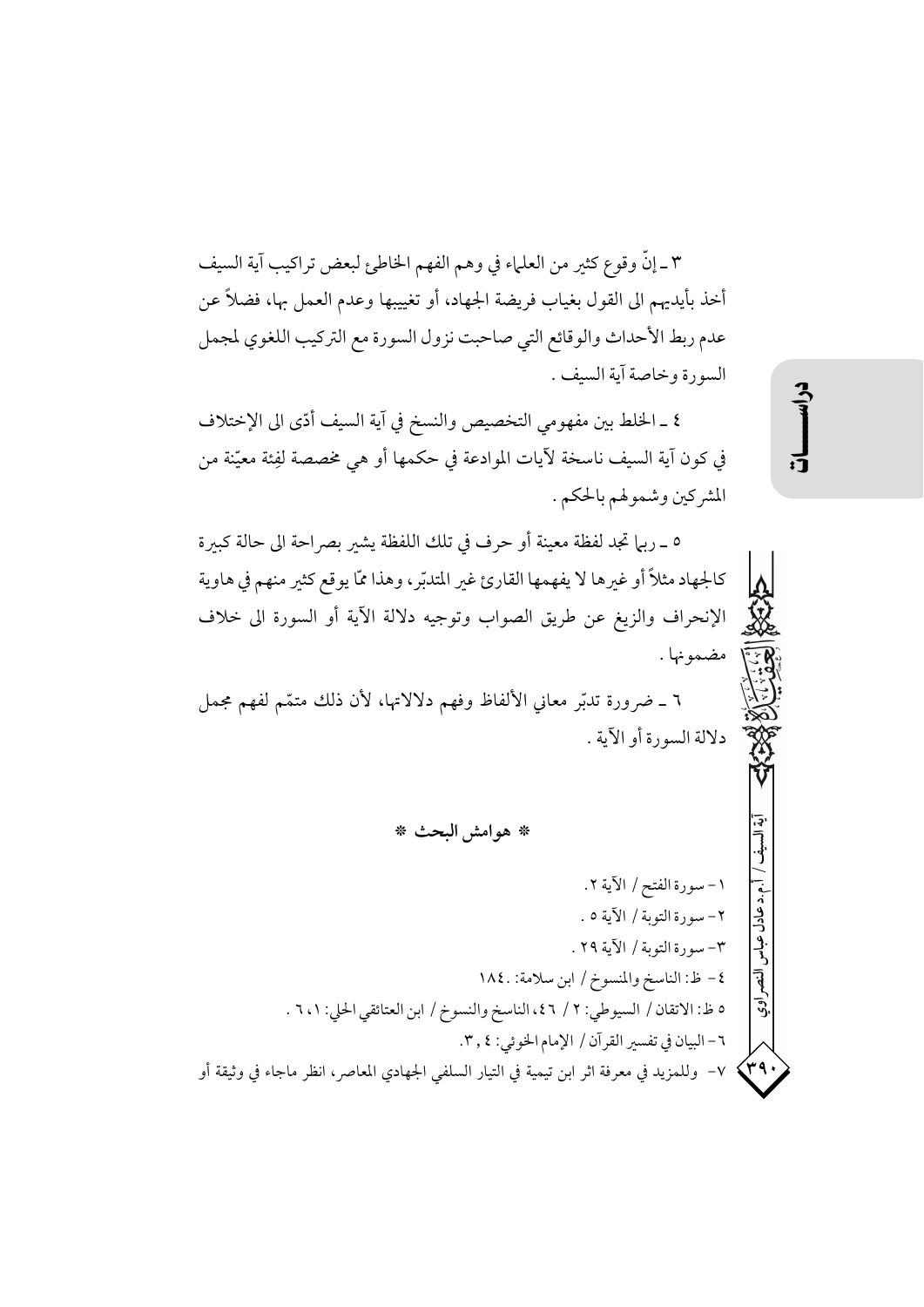دراسطات

 $.1/\mathcal{r}_1$ , ۲، أسباب النزول / العنزلا **CASSION** .<br>كثر في مبحث العوامل العدد السادس / ذو الحجة / ٣٦ / ٤٣٩ .<br>۳۹۱

٣١- سورة التوبة / الآية ٤٧ .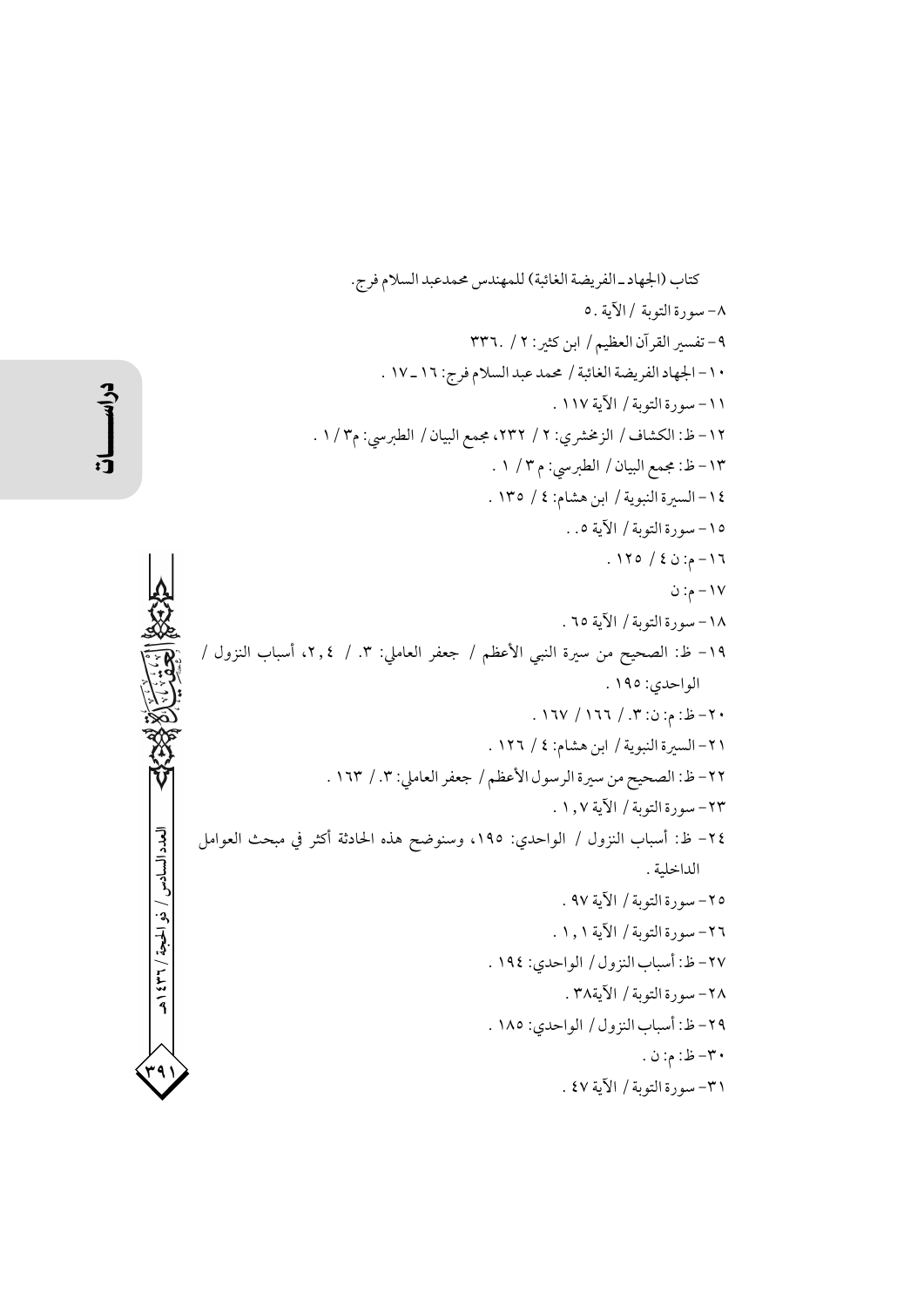$$
\sum_{i=1}^{n} a_i
$$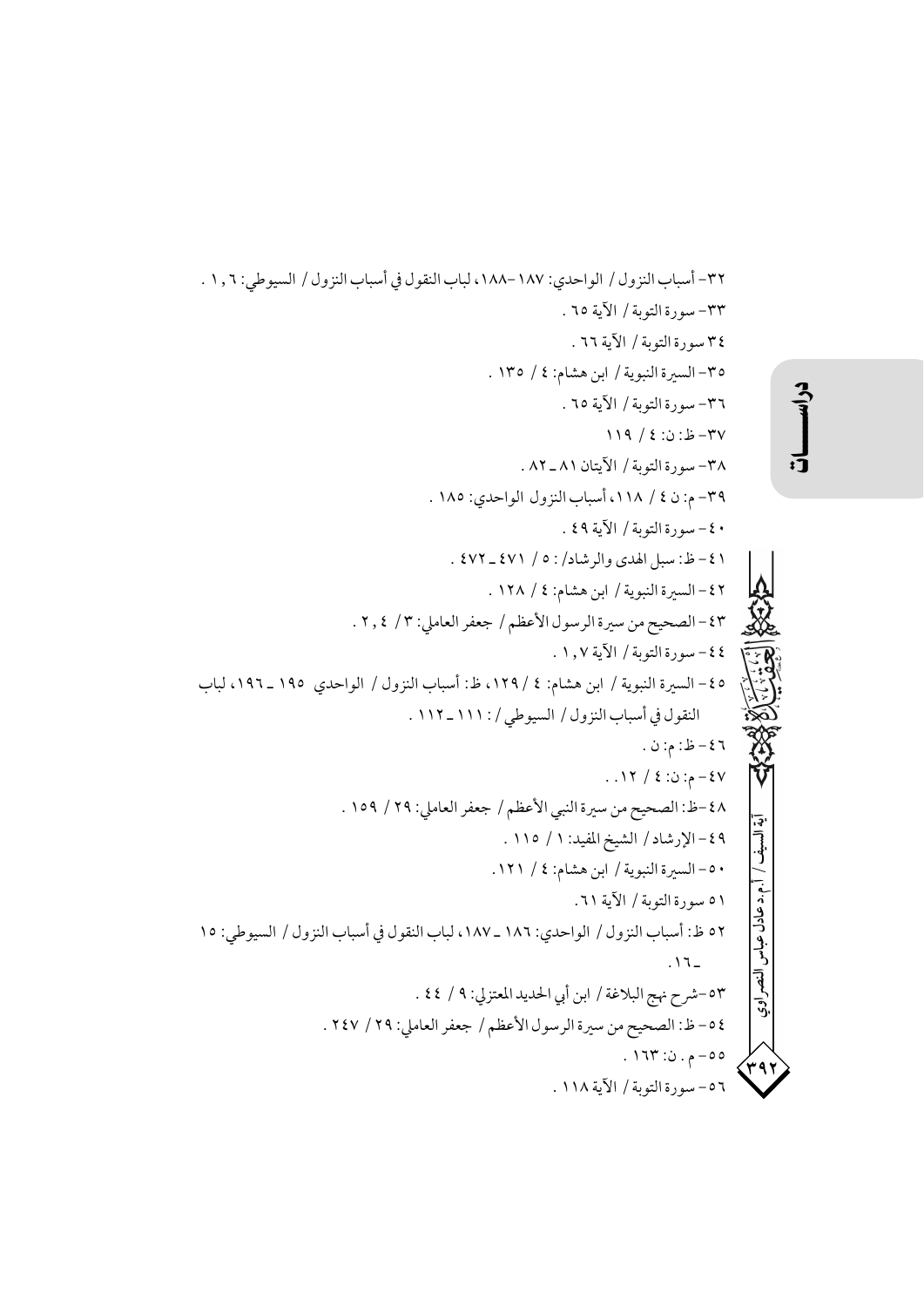دراسكت

美国教室 الكلم المحكم المعاديات العدد السادس / ذو الحجة / ٣٦٢ هـ ۴۹۲<br>م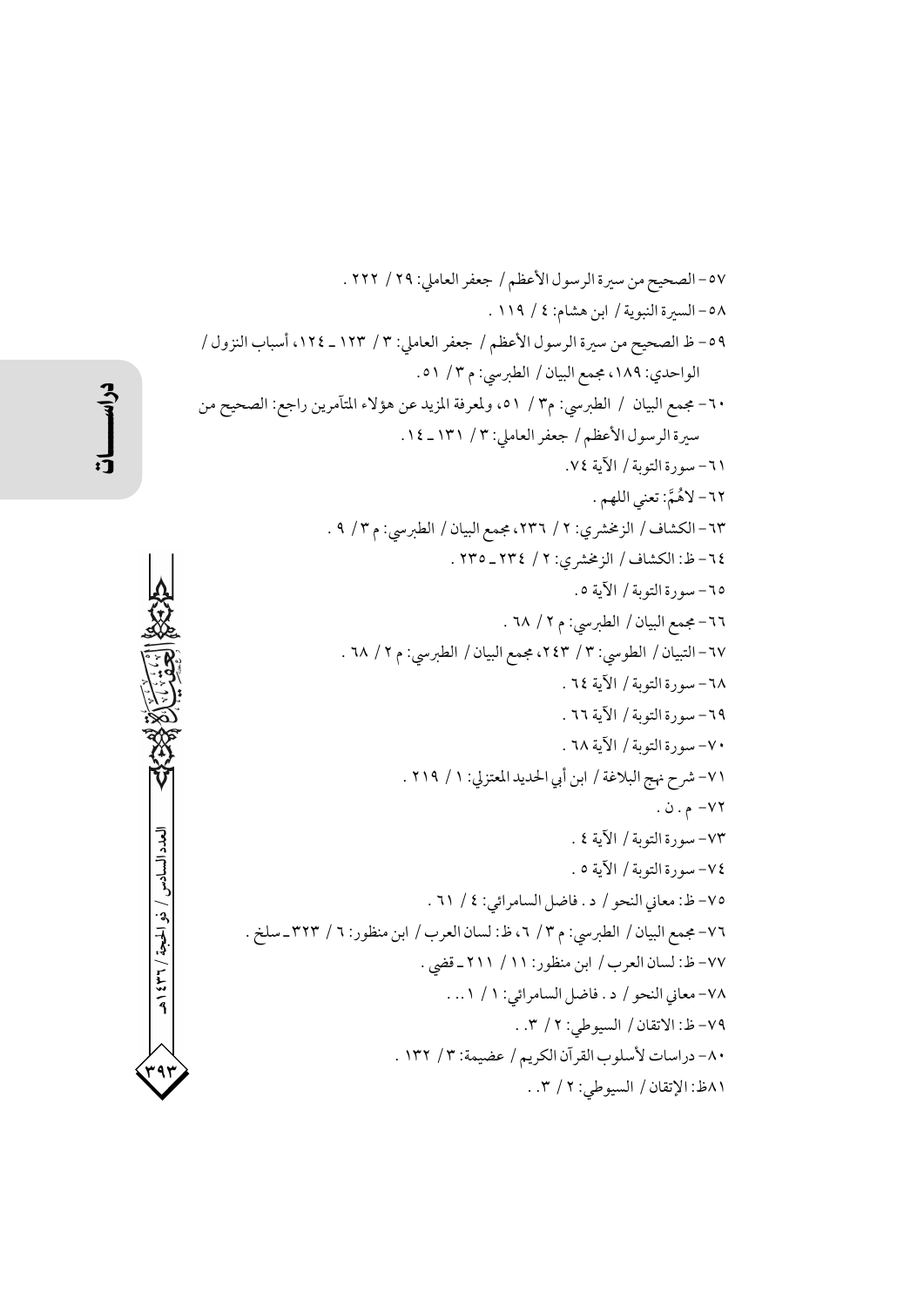\* المصادر والمراجع \*

\* الإتقان في علوم القرآن/ تأليف الإمام جلال الدين عبدالرحمن بن أبي بكر السيوطي الشافعي (المتوفي سنة ٩١١هـ) ـ ضبطه وصحَّحه وخرَّج آياته محمد هاشم سالم ـ بيروت ـ لبنان ـ دار آية السيف / أ.م.د عادل عباس النصر اوي الكتب العلمية \_ ١٤٢٤هـ \_ ٣.. ٣م. \* الأحرف السبع للقرآن / أبو عمرو الداني ــ تحقيق د . عبد المهيمن طحان ــ مكتبة المنارة ــ مكة المكرمة -الطبعة الأولى-٨, ١٤ هـ. \* أساس البلاغة/ تأليف الإمام العلاّمة جارالله أبي القاسم محمد بن عمر الزمخشري (المتوفى سنة ۴۸هه)-بیروت-دار صادر-۱۳۹۹هـ-۱۹۷۹م. . \* أسباب النزول ـ على بن أحمد الواحدي النيسابوري (ت ٤٦٨ هـ )- دار ومكتبة الهلال ـ بيروت ـ ۱۹۸۵ م. \* أضواء البيان في إيضاح القرآن بالقرآن / تأليف الشيخ محمد الأمين الشنقيطي (المتوفي سنة ١٣٩٣  $\left\langle r\right\rangle$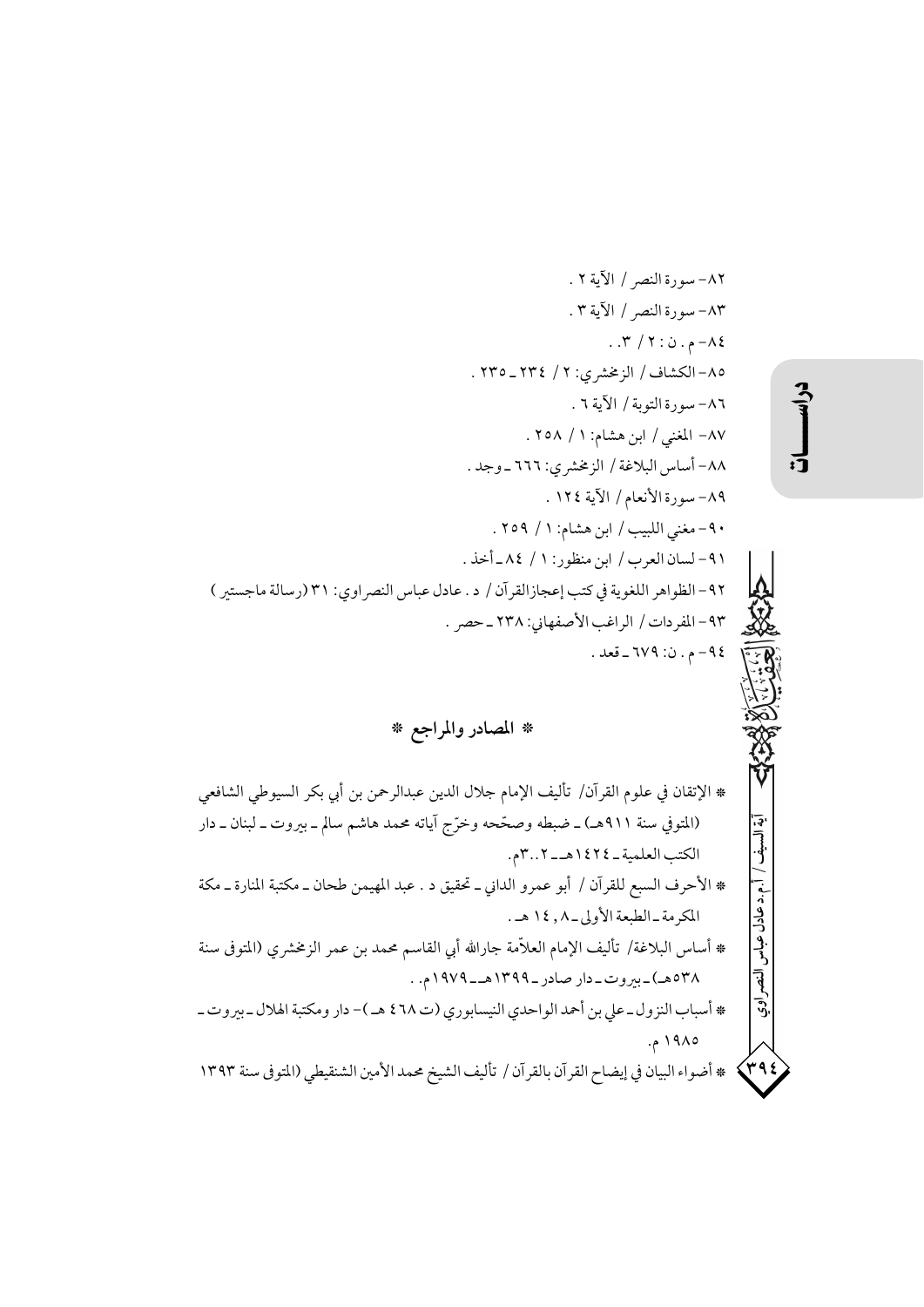العدد السادس / ذو الحيجة / ٣٦ / ٤٣٩

هـ) / ضبطه وصححه وخرّج آياته الشيخ محمد عبد العزيز الخالدي / دار الكتب العلمية / بيروت \_ لبنان -الطبعة الرابعة \_ ١١, ٢ م .

- \* البحر المحيط ـ لأثير الدين محمد بن يوسف بن على بن حيان الشهير بأبي حيان الأندلسي الغرناطي(ت٧٤٥هـ) ـ حققه وخرَّج آياته وعلق عليه، د.عبد الرزاق المهدى ـ دار إحياء التراث العربي - بيروت - لبنان - الطبعة الأولى - ٢..٢م - ١٤٢٣ هـ.
- \* الىرهان في توجيه متشابه القرآن / تأليف تاج القراء محمود بن حمزة الكرماني (ت حوالي ٥,٥هـ)-تحقيق عبد القادر عطا-دار الكتب العلمية-بيروت-لبنان-الطبعة الاولى ٦, ١٤هـ-١٩٨٦م.
- \* البيان في تفسير القرآن، الإمام السيد أبو القاسم الخوئي، منشورات دار العلم للإمام السيد الخوئي، النجف الأشرف، مطبعة العمال المركزية، ١٤١.هـ/ ١٩٨٩م.
- \* تفسير القرآن العظيم، الحافظ عماد الدين أبو الفداء إسهاعيل بن كثير القرشي الدمشقي (ت٧٧٤هـ)، دار المعرفة، بيروت، لبنان، ١٣٨٨هـ/ ١٩٦٩م.
	- \* الجهاد الفريضة الغائبة / المهندس محمد عبد السلام فرج / تأريخ النشر ١٩٨١ م.
- \* دراسات لأسلوب القرآن الكريم / تأليف محمد عبد الخالق عضيمة / دار الحديث ـ القاهرة ـ ١٤٢٥ هـ - ٤..٢ م.
- \* السيرة النبوية ـ ابن هشام ـ تحقيق عبد الرؤوف سعد ـ دار الجيل ـ بيروت ـ لبنان ـ ١٤,٧ هـ ـ ١٩٨٧م.
- \* شرح نهج البلاغة / تأليف عز الدين أبي حامد عبد الحميد الشهير بابن أبي الحديد (المتوفى سنة ٦٥٦هـ) ـ تحقيق محمد أبو الفضل أبراهيم / دار الكتاب العربي ـ العراق ـ بغداد ـ الطبعة الأولى –١٤٢٦هـــ ٥..٢ م .
- \* صحيح الترمذي / محمد بن عيسى بن سورة الترمذي (ت٢٧٩هـ) ـ المكتبة الإسلامية ـ مصر ـ  $.1409$
- \* الصحيح من سيرة الرسول الأعظم / السيد جعفر مرتضى العاملي ـ المركز الإسلامي للدراسات -بيروت -لبنان-الطبعة الخامسة-١٤٢٨- ٧..٢ م.
- \* الظواهراللغوية في كتب إعجاز القرآن / (رسالة ماجستير) ـ عادل عباس النصر اوي ـ إشراف الأستاذ الدكتور عبد الكاظم محسن الياسري ـ كلية الأداب ـ جامعة الكوفة ـ ٧..٢ م .
- ۳۹٥ \* الكشَّاف المنتقى في فضائل عليّ المرتضي/ كاظم عبود الفتلاوي ــ مكتبة الروضة الحيدرية ــ